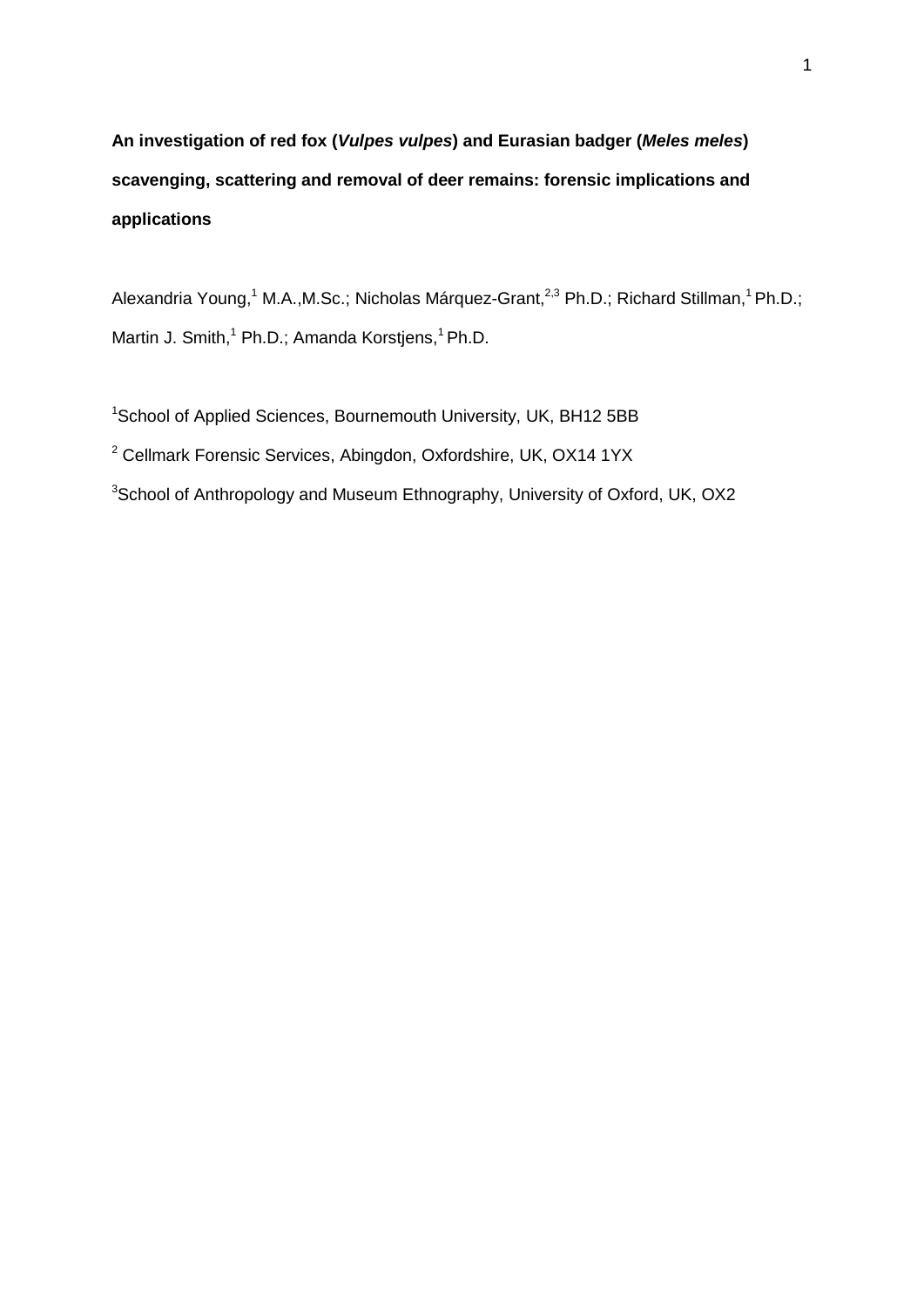#### **ABSTRACT**

Within Northwest Europe, especially the U.K., the red fox (Vulpes vulpes) and the Eurasian Badger (Meles meles) are the largest wild scavengers capable of modifying a set of remains through scavenging. Knowledge of region-specific and species-typical scavenging behaviors of scavengers within the crime scene area and surroundings can aid in more efficient and accurate interpretations. The scavenging behavior of captive and wild foxes and badgers were recorded and compared through actualistic methods and direct observation. The scavenging by wild foxes and badgers of surface deposited baits and whole deer (Cervus nippon; Capreolus capreolus) in a woodland was observed and analyzed. Wild foxes were found to scavenge deer more frequently than badgers. The scavenging of deer remains by foxes was also compared to forensic case studies. The scavenging pattern and recovery distances of deer and human remains scavenged by foxes were similar but were potentially affected by the condition and deposition of a body, and presence of clothing.

**Keywords: forensic science, forensic archaeology, taphonomy, scavenging, forensic anthropology, ecology**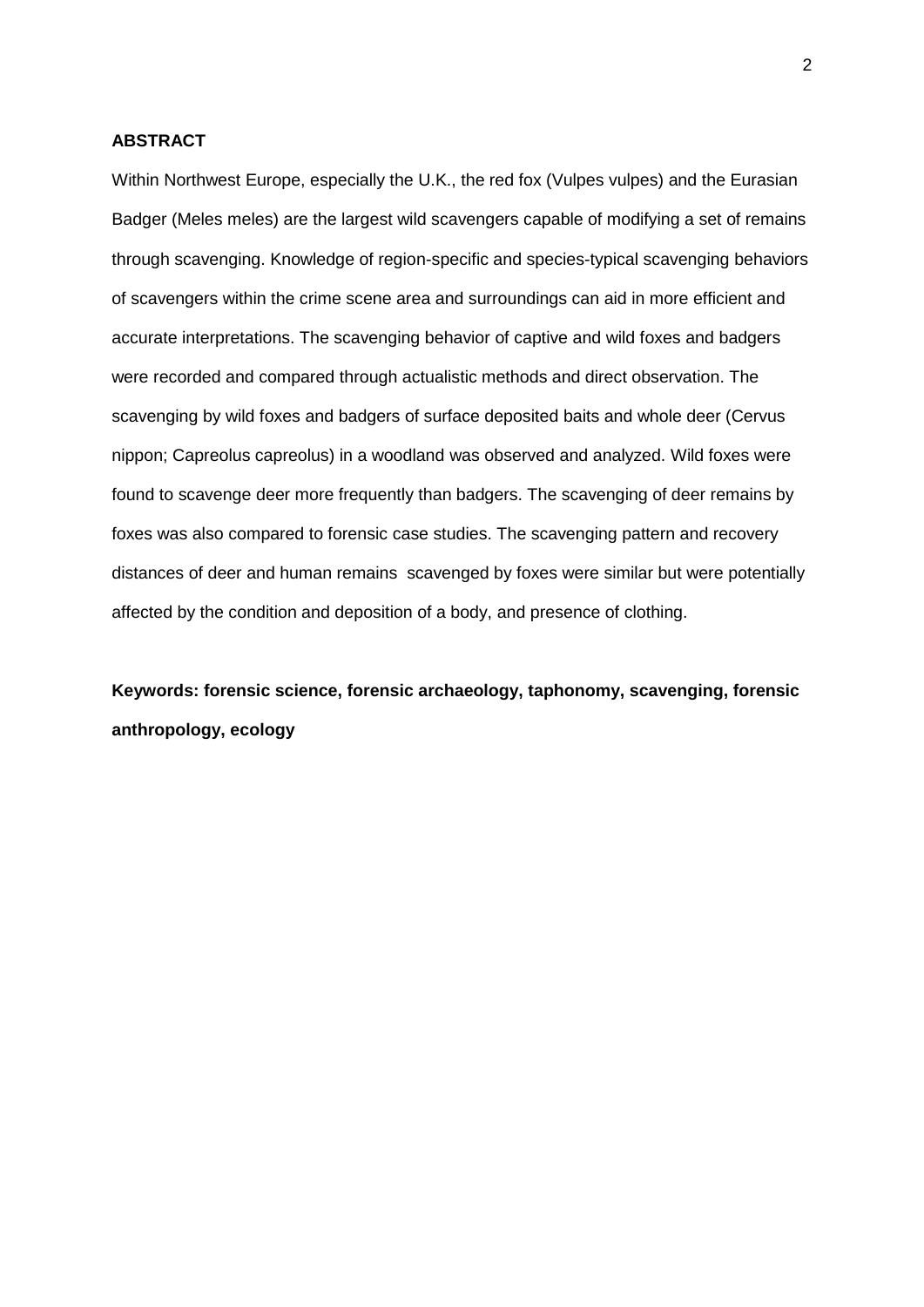In 2011, there were 1,271 reported cases of missing persons in the U. K. and of those 267 resulted in fatalities. A total of 51.69% occurred in rural or peri-urban locations thus potentially exposing such human remains to wild scavengers which can greatly modify remains (1). Within cases of surface deposition of human remains, vertebrate scavenging can modify, remove and scatter soft tissue and skeletal elements, as well as obscure sites of trauma on soft tissue and bone. Scavenging is defined in this paper as an animal using their dentition to tear, remove, masticate, or break down soft tissue and bone. Knowledge of the region-specific and species-typical scavenging behaviors of those scavenger species within the crime scene area/surroundings can aid in more efficient and accurate interpretations of the crime scene. Likewise, a consideration of scavengers and their scavenging behaviors will enable a more effective strategy for the search and recovery of any missing skeletal elements that have been scavenged, disarticulated and scattered by scavengers. Maximizing the recovery of the human remains will contribute towards calculating the number of individuals, the identification of the deceased, the assessment of trauma, establishing manner of death, post-mortem interval (PMI), the interpretation of the deposition site, and any third party involvement.

Within Northwest Europe and specifically within Britain, the red fox (*Vulpes vulpes*) and the Eurasian Badger (*Meles meles*), henceforth referred to as fox and badger within this paper, are the most common wild scavengers which have the potential to rapidly modify and disperse a set of remains through scavenging and disarticulation. Avian scavengers, such as carrion crow (*Corvus corone*) and buzzard (*Buteo buteo*), are also common scavengers in this region (see submitted Young *et al*.). However, they disperse remains to a lesser extent than foxes and badgers, as well as produce a different pattern of modification through scavenging (see submitted Young *et al*.). Foxes and badgers are facultative, generalist, scavengers that are widespread in Northwest Europe and exist in the same woodland environments where they sometimes co-habit in badger setts (2-6). Research exploring the scavenging of human remains by the fox has so far been limited, despite an estimated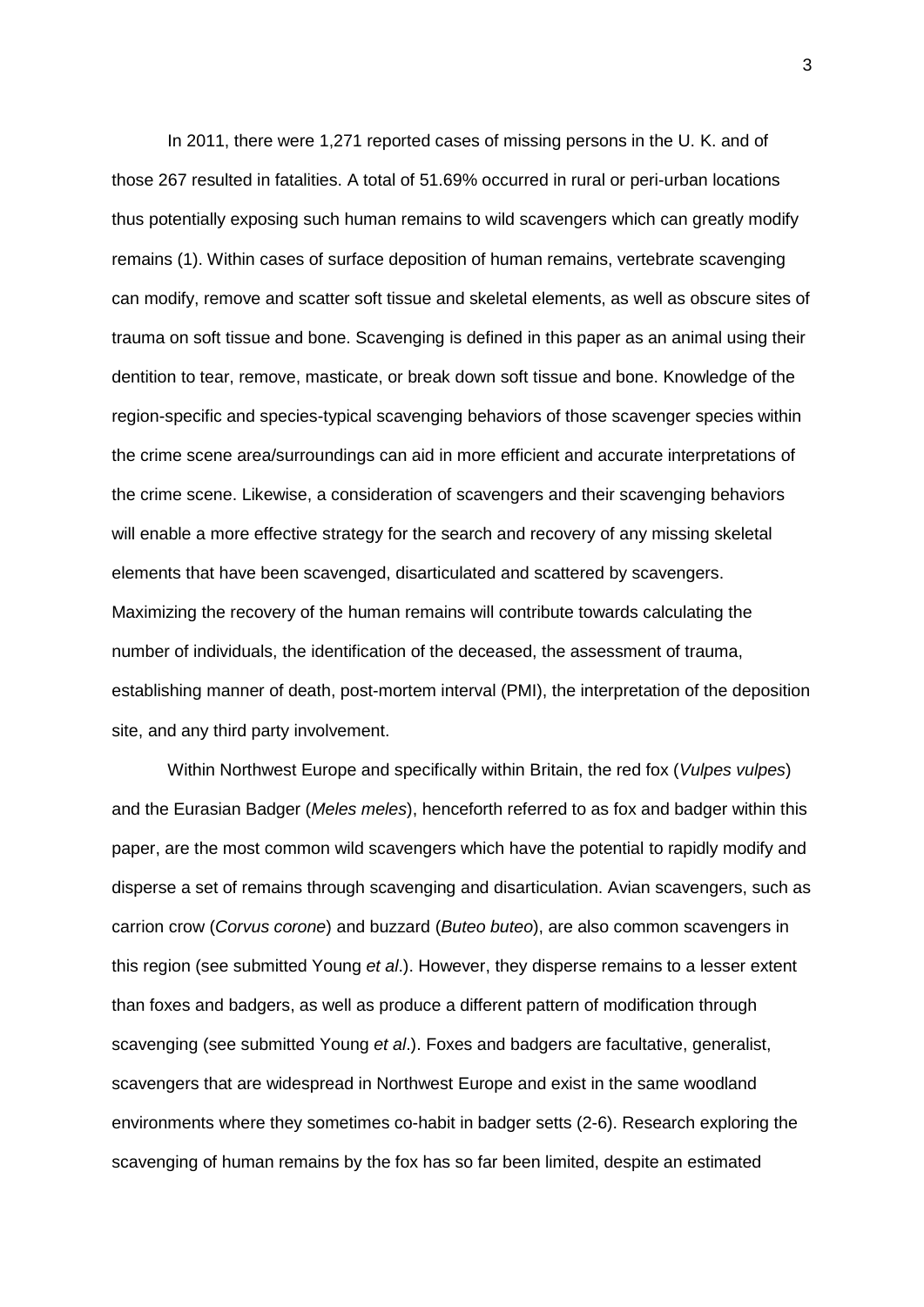population of 240,000 adult foxes and the addition of 425,000 cubs per year in Britain alone (7). Similarly, despite an estimated population of 300,000 badgers in Britain, as well as numerous ecological studies conducted on their diet and their social living system, published research investigating the scavenging of human remains by badgers is rare (5-12). Moreover, the issue as to the frequency and extent of badger scavenging of human remains is a highly contested topic. Accounts of fox and badger scavenging and their effects on human remains are frequently discussed amongst forensic professionals but these interpretations of scavenging are frequently based on anecdotal evidence. Thus, police officers and forensic professionals, and in particular forensic anthropologists, are often asking: What level of scavenging of surface deposited human remains should be expected by foxes and badgers? When do foxes and badgers scavenge (e.g. weather; degree of decomposition; time of day)? What body areas are scavenged primarily and to what extent? What skeletal elements are likely to be missing or recovered once scavenged? Where and how far to search for scavenged and scattered remains?

The aims of this paper are to describe the species-typical scavenging behaviors of foxes and badgers and to determine: 1) how foxes and badgers modify surface deposited remains/bodies; 2) how and when foxes and badgers scavenge, scatter and remove soft tissue and skeletal elements; 3) what skeletal elements are scavenged, scattered and removed by foxes and badgers; as well as which elements are scattered. This was achieved through experimentation and observations of both captive and wild foxes and badgers, as well as through the collation of forensic cases involving scavenging.

## **Materials and Methods**

For this study, a total of 258 food items including fresh and dry pig bones (*Sus scrofa*) and fresh soft tissue were presented to seven captive foxes and three captive badgers whose subsequent scavenging behaviors were observed and recorded. The scavenging behaviors of wild foxes and wild badgers were also recorded in field experiments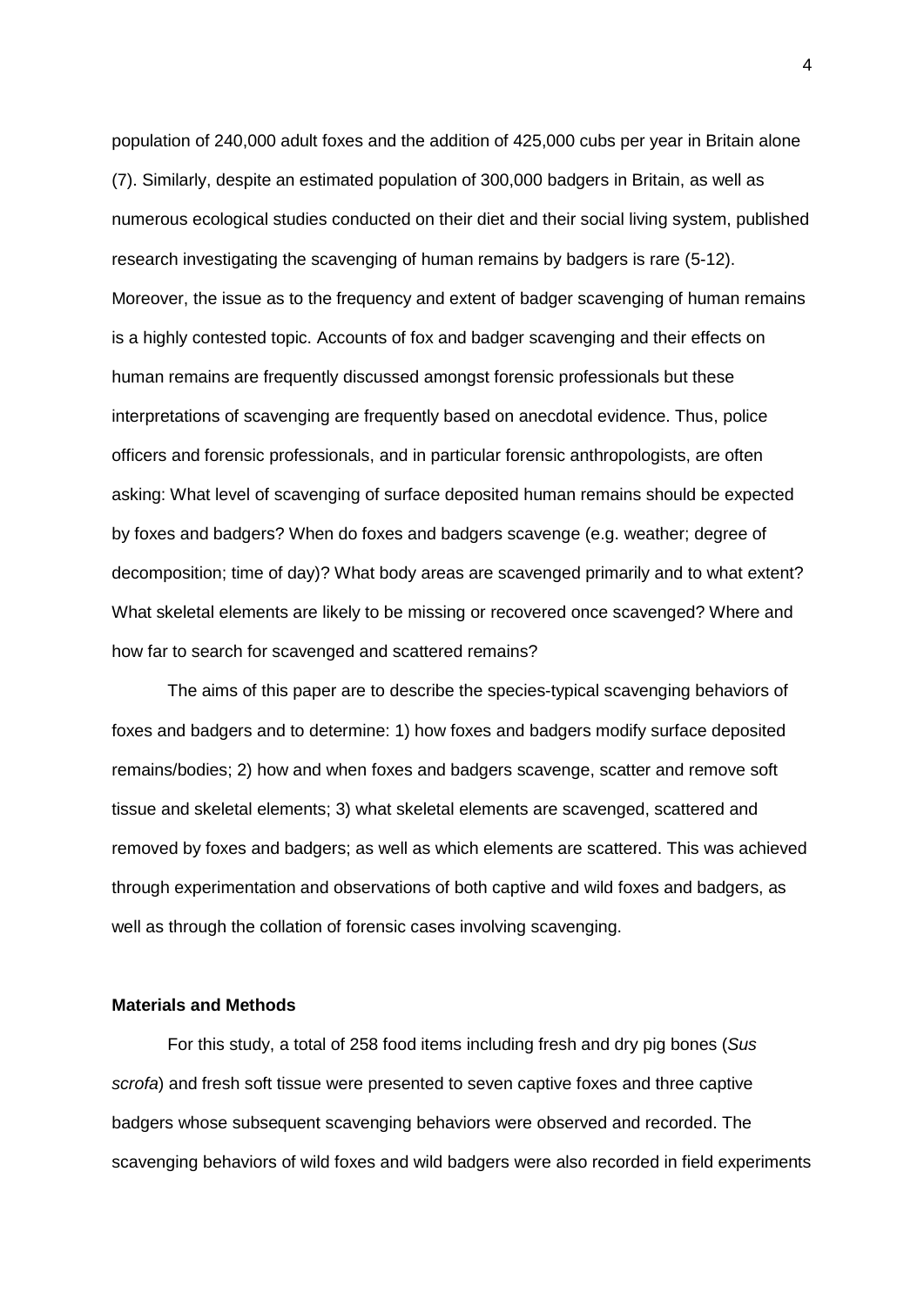involving the deposition of six deer legs as baits, followed by the individual deposition of five whole deer over a period of 216 days. Wild badgers were observed at or near a set of remains in a total of 12 video recordings whereas wild foxes were recorded 435 times by infrared motion detection cameras.

Five fresh deer carcasses (*Cervus nippon*; *Capreolus capreolus*), received as part of a surplus of a culling operation unrelated to the research which aims to manage wild deer populations in a humane manner, were deposited on the ground surface of the site. Each deer died as the result of a gunshot wound (.308-calibre) on the right side of the trunk and when deposited as fresh for this study the wound was left exposed. Gunshot wounds ranged from about 30 mm to 50 mm in diameter at the entry site in the soft tissue.

Deer were chosen as human proxies for this research because human cadavers are not available for scavenging studies within the U.K. due to ethical, planning, and legislative restrictions (13-14). If human cadavers were available to taphonomic research, such as scavenging, there would still be limitations in recreating crime scene scenarios involving victims of different ages and health because the majority of donated cadavers are elderly, frail, and embalmed (15). In both North America and the U.K., animal analogues are commonly used in forensic studies to recreate and analyze crime scene scenarios due to the lack of access to human cadavers (16-22). Pigs are often used as animal analogues in forensic research (18-19) because of similarities in the skin and fat qualities of pigs and humans. However, in the U.K. the surface deposition of pigs is restricted by the Department for Environment, Food and Rural Affairs (DEFRA) because it poses a threat to domestic stalk and wildlife (23). Unlike pigs, deer can be surface deposited in the U.K. because as wildlife they do not pose a threat in the spread of disease to domestic livestock, thus allowing forensic research of crime scenes involving surface depositions. Since the focus of this research is the scavenging, disarticulation and scattering of surface deposited remains with an emphasis on damage and transportation of skeletal elements by scavengers rather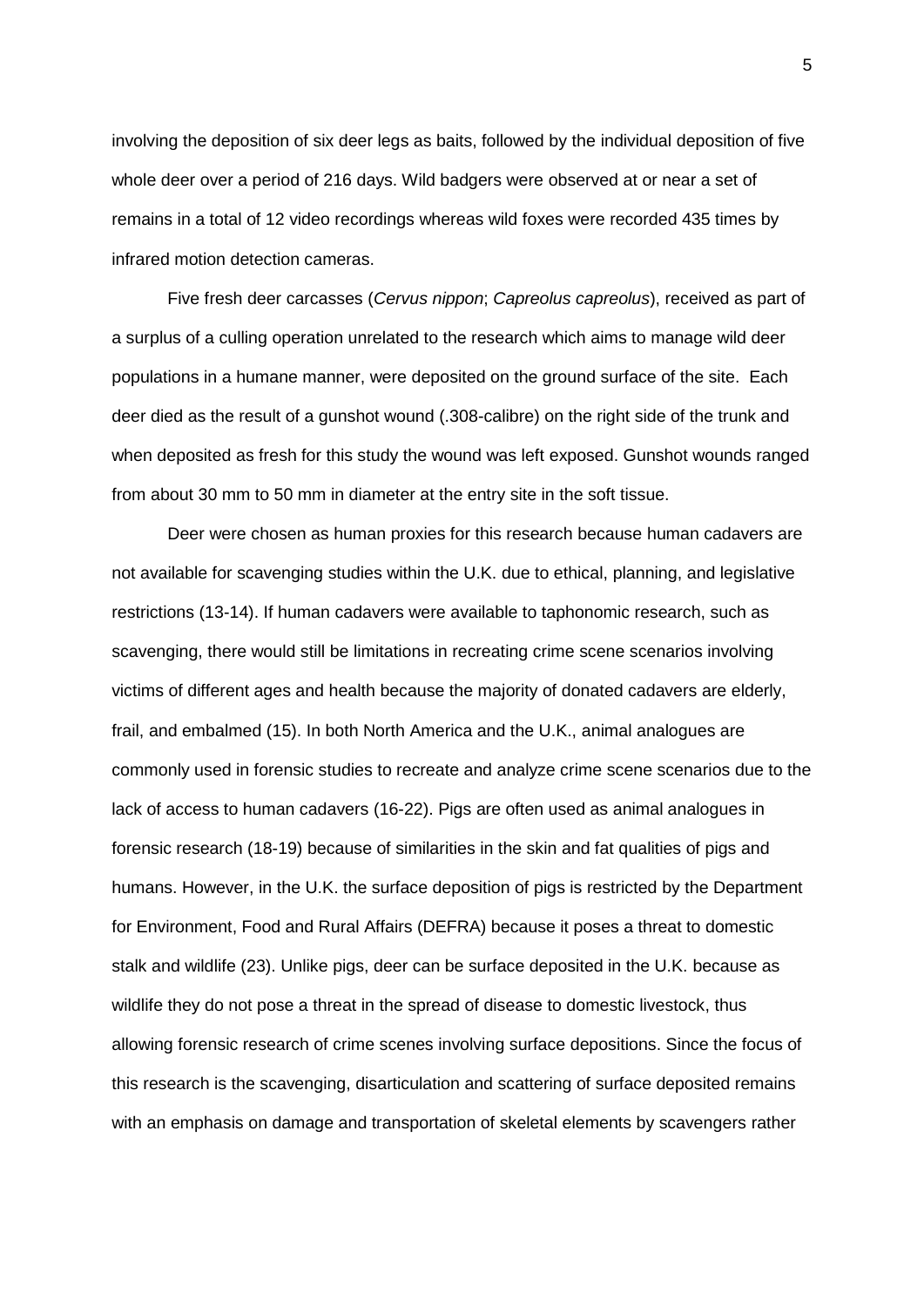than the analysis of soft tissue loss, decomposition chemistry, or microbial activity, deer were chosen as human proxies.

#### *Behavior of captive foxes and badgers*

The scavenging behaviors of captive foxes and badgers were observed and recorded on a Panasonic SDR-S50EB-H digital camcorder from November 2010 to February 2012. In total, seven foxes were observed at the Wildwood Trust, Kent, U.K., and at the New Forest Wildlife Park, Ashurst, U.K. The Wildwood Trust allowed direct observations of captive foxes. The fox enclosure housed five foxes, aged from 3 – 10 years. The fenced enclosure had a natural woodland ground surface with some vegetation, trees, and tree stumps, as well as various shelters for the foxes that face towards the public path for viewing. The fenced enclosure at the New Forest Wildlife Park housed two foxes (age range of 2-3 years) in an area containing various wooden shelters and sand pits. The enclosures at both sites allowed the researcher to have unrestricted views of the foxes at all times. The foxes were fed a variety of foods that include mice, chicks, rats, pigeons, fish, chicken, and dog food (wet and dry).

The badger enclosure at the Wildwood Trust housed three badgers with ages ranging from 6 months to 13.5 years. The enclosure consists of an indoor viewing area which is part of a larger underground sett that connects to the outer area of the enclosure which is fenced. Badgers could be directly viewed in the outer and inner enclosure except for inside sett tunnels. Due to the crepuscular behaviors of badgers, some of the badgers within the enclosure did not become active until the early hours of the morning, during which food items were removed and taken down into setts as identified by keepers. The badgers were fed on a diet of dog food (wet and dry), chicks, and rabbits. For this study, foxes and badgers were provided with fresh domestic pig bones (varied skeletal elements) obtained from a butcher and dry roast ham bones (femora about 12 in in length) in addition to their regular diet. All food items presented to captive and wild scavengers were between 15 g to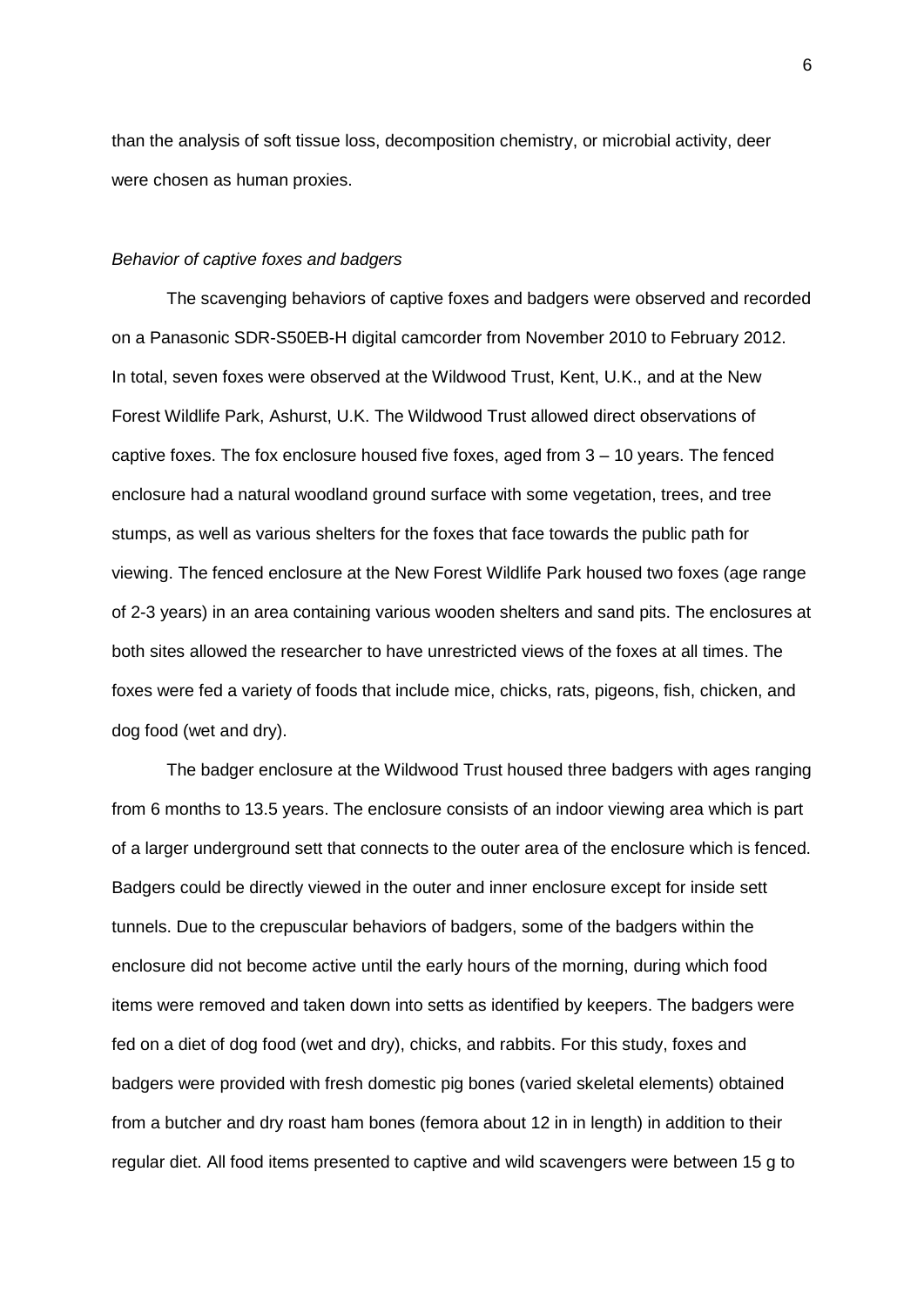59 kg and split into seven weight categories. Captive scavengers were presented with items assigned to either category 1 (15 g  $\geq$  or < 45 g), 2 (45 g  $\geq$  or  $\leq$  80 g), 3 (250 g  $\geq$  or  $\lt$  600 g) or 4 (600 g ≥ or ≤ 1 kg). Items weighing between 600 g to 1 kg were provided as two per scavenger and items weighing 15 g to 600 g were provided three to four per scavenger present.

## *Behavior of wild foxes and badgers*

The scavenging behaviors of wild foxes and badgers were observed and recorded on a weekly basis at Bovington, Dorset, U. K. from November 2010 to July 2011 (Figure 1). The site at Bovington was about 450 m x 550 m of a typical British woodland environment including a temperate mixed forest of spruces (*Picea* spp.), pines (*Pinus* spp.), oaks (*Quercus* spp.) and birch (*Betula* spp.). Ground cover includes a mix of greater tussock sedge (*Carex paniculata*), bramble (*Rubis fruticosus*), and bracken (*Pteridium aquilinum*). Wild scavengers received food items, baits or whole deer, labelled as either category 5 (1 kg) ≤ or ≥ 7 kg), 6 (23 kg ≤ or ≥ 35 kg), or 7 (59 kg). Wild animals' scavenging behaviors within the experiment site were observed and recorded with a single SPYPOINT IR-7 infrared camera secured to a tree overlooking deposited remains. The cameras were setup at a height of 55 cm above the ground surface and were able to detect and record motion at a vertical angle of 30˚ and up to 50 ft away. The cameras were set to remain active over all hours and were set to record 30 seconds long video clips when motion was detected. The delay between each detection of motion was set to the minimum setting of one minute. Baits were accompanied with a single motion detection infrared camera secured to a tree overlooking each bait. In contrast to the baits, two motion detection infrared cameras were fastened separately to two trees facing each deer (1 m from the hind end and the head) so that any animal activity occurring from either end of the deer could be observed and recorded as it occurred.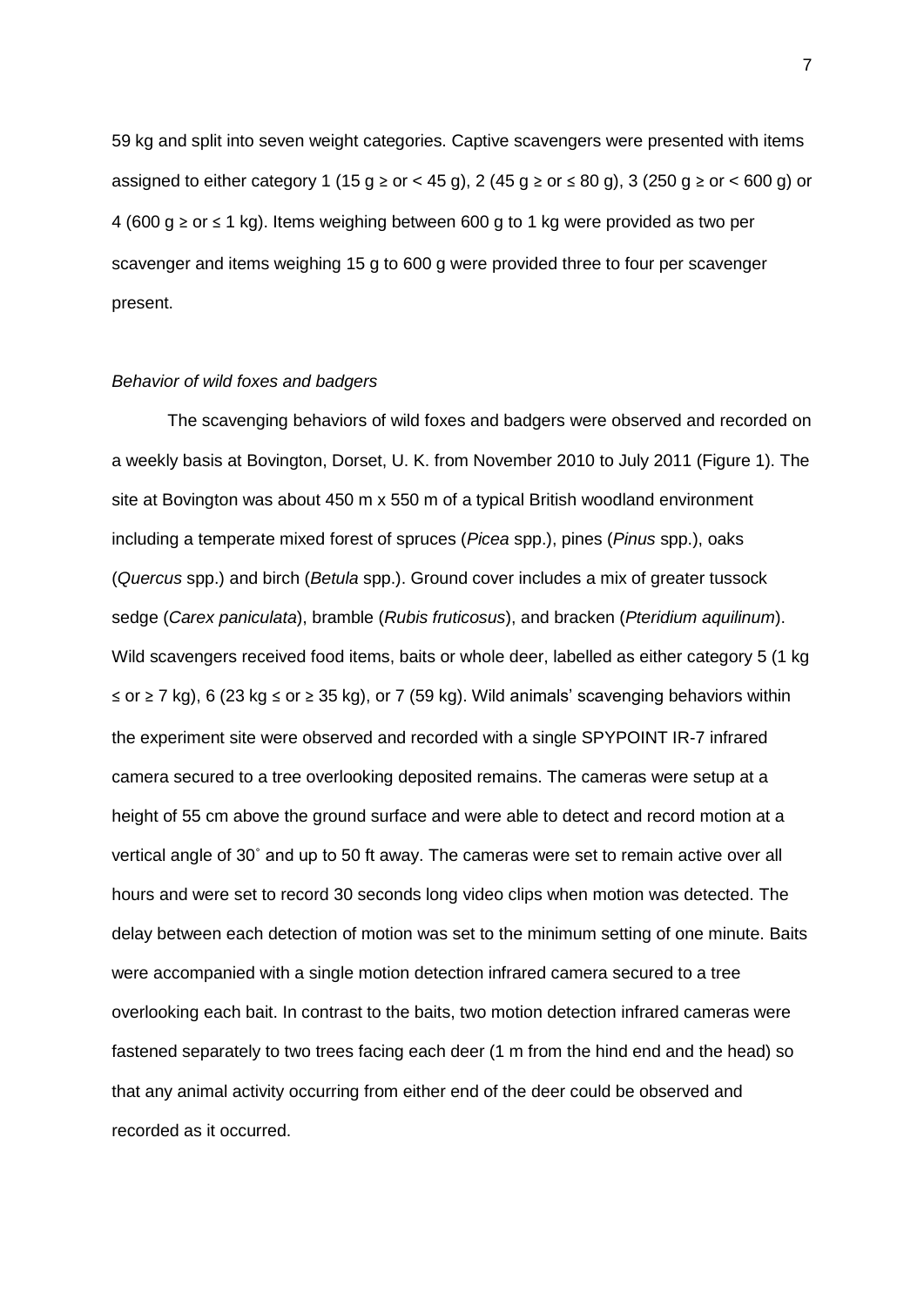Prior to the deposition of complete deer carcasses for this study, a small pilot study was conducted using deer legs as baits (category 5) in order to assess the presence of wildlife. Deposited baits and deer were neither covered nor fenced in any way, this was to allow full access and exposure to the environment, weather conditions, insects and vertebrate scavengers. All six baits had their hides and hooves intact. Following the removal of all baits from the site by scavengers, Deer 1-5 were then surface deposited within the site at different times over a total period of 210 days (Table 1; Figure 1). Deer 1 was deposited in December and remained on site until the final day of the experiments (Table 1; Figure 1). Deer 2 and 3 were deposited on the same day in February and were placed c. 100 m apart. Following the removal and scavenging of Deer 2 and 3 by scavengers, Deer 4 and 5 were deposited on the same day in March and were placed c. 135 m apart (Table 1; Figure 1).

During weekly site visits, the rate of decomposition and level of scavenging for each bait and deer were observed, described, and recorded. The identification of different stages of decomposition was based on Galloway *et al*.'s (24) description of four stages of decomposition of a body. Photographs were also taken of any skeletal finds or evidence of scavengers (e.g. fur, scat, paw prints). Daily temperatures and monthly total rainfall measures over the length of the experiment were obtained from the Meteorological Office's Hurn, U.K., weather station (25). Recordings from the motion detection cameras were also retrieved at every visit and analyzed off-site for the presence of scavengers, weather, time of day, areas on a bait or deer targeted by scavengers, and scavenger behaviors at or near deposit sites. When it was evident that a carcass had been scavenged, disarticulated or scattered, a site search was conducted over an area of about 150  $m^2$  that included the deposit site. Site searches pertaining to Baits 1-6 included one searcher whilst searches for Deer 1-5 involved three additional searchers, all with osteological experience, walking through the area using a link method search, similar to the police search method of winthropping, which relies on adjusting your direction based on the identification of cues or reference points that will lead to the recovery of finds (26). In this study the link method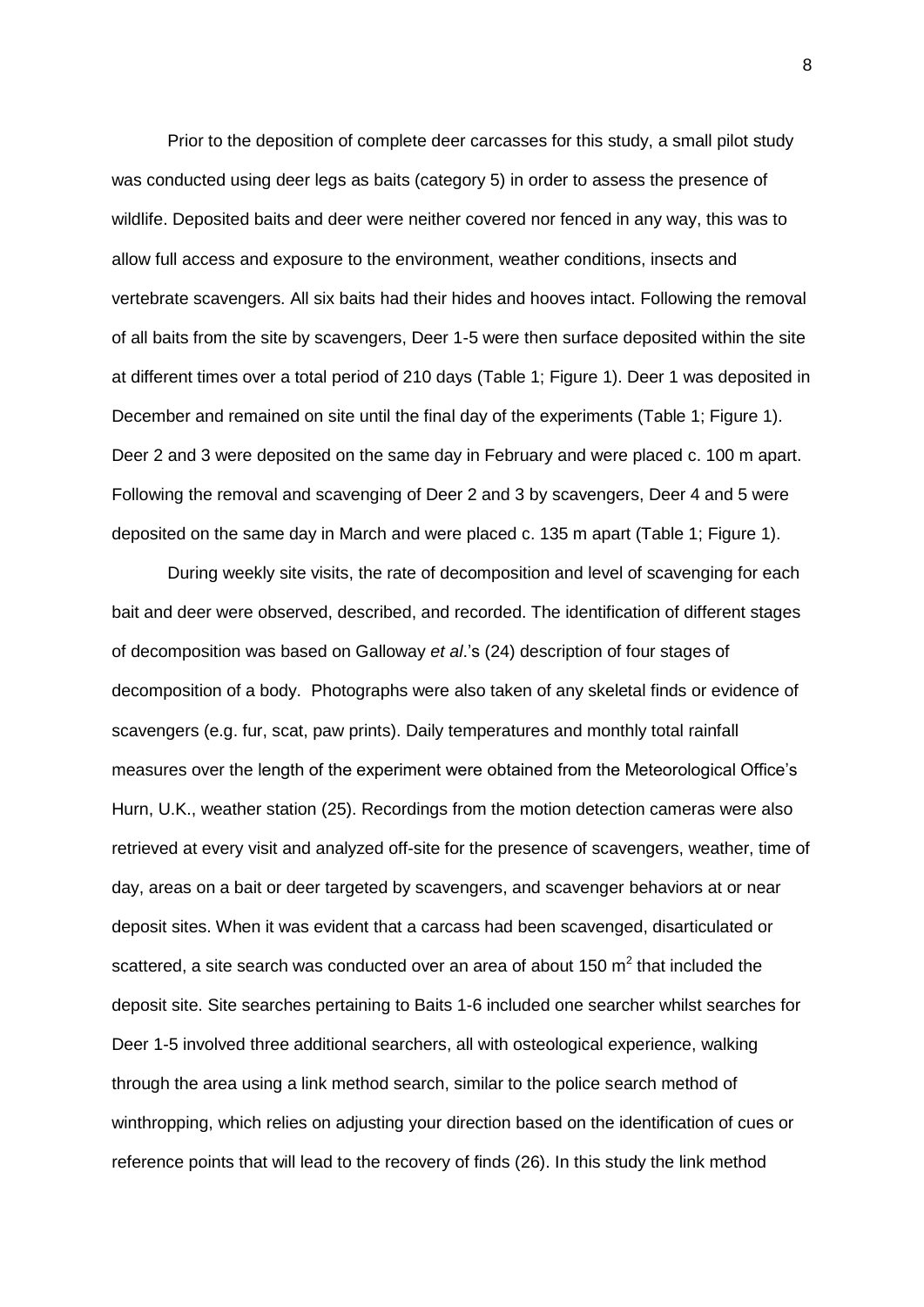involved identifying signs of drag marks in the soil, scattered or clumped fur, animal scat, depressed vegetation, thick vegetation, disturbed soil for caches, and setts.

Upon the discovery of a find, photographic and location recordings were taken. The locations of finds, such as fur, soft tissue and bones, and the movement of a whole carcass from its primary deposit site by scavengers, were recorded using a Leica FlexLine TS06 total station and mapped using ESRI *ArcGIS* 10. Scavenged bones were left where they were found to allow for the recording of further scavenging and movement of that skeletal element by scavengers. However, if the left and right bones of a skeletal element were located, then the disarticulated and most heavily chewed bone of that element was collected by the researcher to ensure a sample of scavenged bone was available for future analysis on bite marks. The total recovery rate of skeletal elements per deer was recorded, as well as the overall recovery rates of skeletal elements for all deposited deer.

#### *Statistical Methods*

All statistical analyses were completed using PASW Statistics version 18. Separate chi-square tests were used to compare captive badger and fox scavenging, wild badger and fox scavenging, and wild fox scavenging versus different stages of decomposition. Full factorial multinomial logistic regression was performed twice: first, to analyze the relationship between the weight of deer, a deer's stage of decomposition, outside temperature, the time of exposure of a deer, and whether a wild fox scavenged or did not scavenge a deer; and second, to analyze the relationship between the same variables and whether a wild fox tried to remove or did not try to remove a deer from its deposit site. Binary logistic regression was employed separately to analyze the relationship between the condition (e.g. dry or fresh) of food, the weight of a food item, and whether a captive badger scavenged or did not scavenge, or tried to move or not move an item. Binary logistic regression was also used to analyze the relationship between the condition (e.g. dry or fresh) of food, the weight of a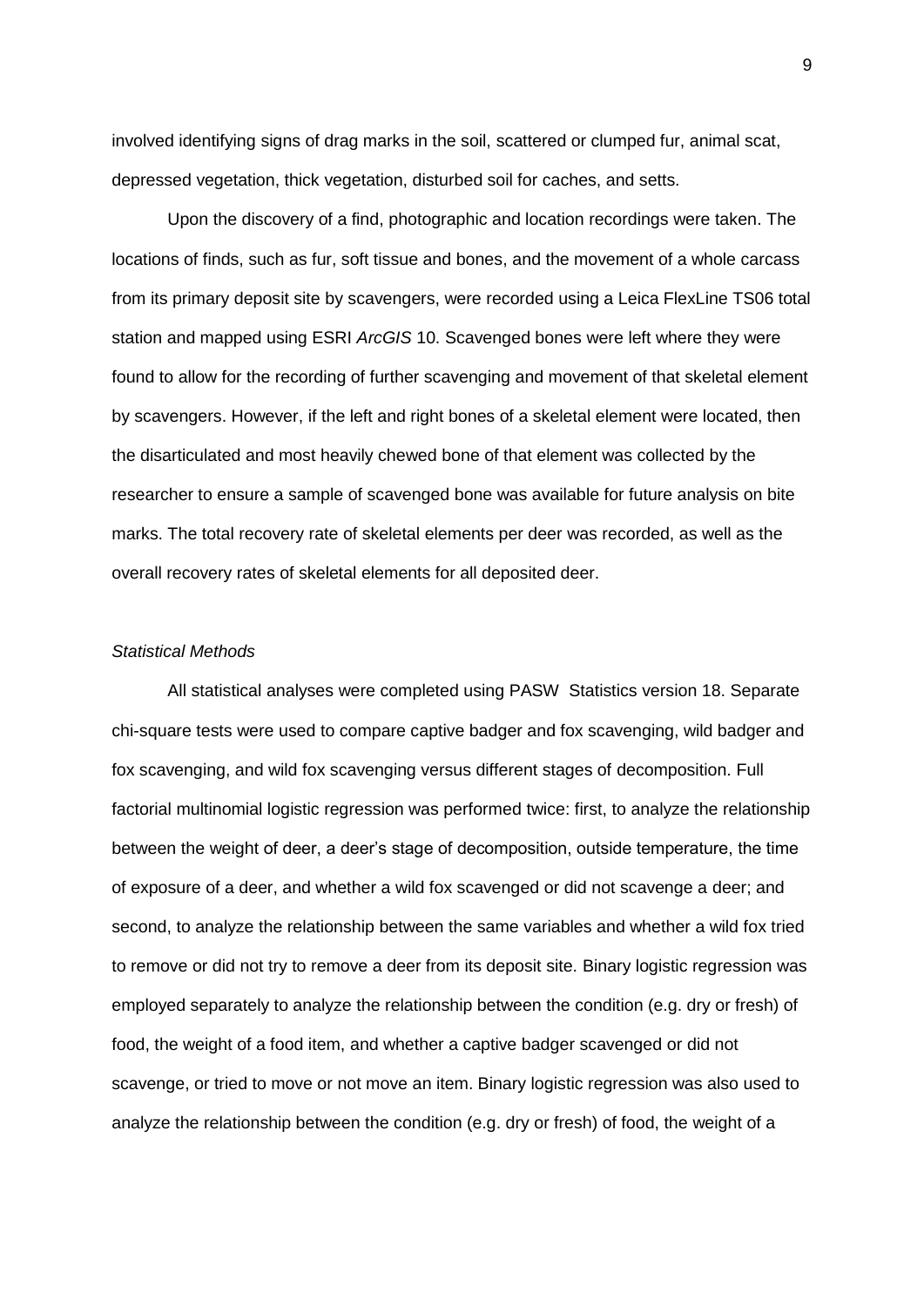food item, and whether a captive fox scavenged or did not scavenge; moved or did not move; and cached or did not cache an item.

Recovery rates for the total of five deer were calculated individually as 20 categories of skeletal elements. All rates are presented as a percentage of each recovered category or body area per individual deer regardless if recovered as either fragmented or whole. A Kruskal-Wallis test was used to compare the distribution of recovery distances of scattered remains of each deer. Following the Kruskal-Wallis test, *post hoc* Mann-Whitney tests were conducted to further compare the recovery distances of scattered elements from each deer. A Bonferroni correction (0.05/4=.0125 level of significance) was used to avoid inflating the Type I error caused by the use of four Mann-Whitney tests.

## *Forensic Case Studies*

 In addition to the experiments with deer, five forensic case studies are presented which included the involvement (recovery, examination) of a forensic anthropologist. These have been anonymized here due to confidentiality issues. There were no signs of burning or dismemberment of the body in any of these cases. The cases are surface depositions of adult human remains from recent years in Britain and represent a number of different scenarios in environments typically inhabited by foxes and badgers. These cases showed a pattern of scavenging and scatter which is later discussed in the paper. Distances of recovery of scavenged and scattered remains are provided, along with the total recovery rate of skeletal elements per case.

#### **Results**

## *Behavior of captive foxes and badgers*

The most common behaviors displayed by the observed captive foxes included the following: investigating (e.g. sniff or lick) food (11.93%, *n*=34), picking up food items (29.82%, *n*=85) either for scavenging or caching, scavenging (21.05%, *n*=60), and caching

10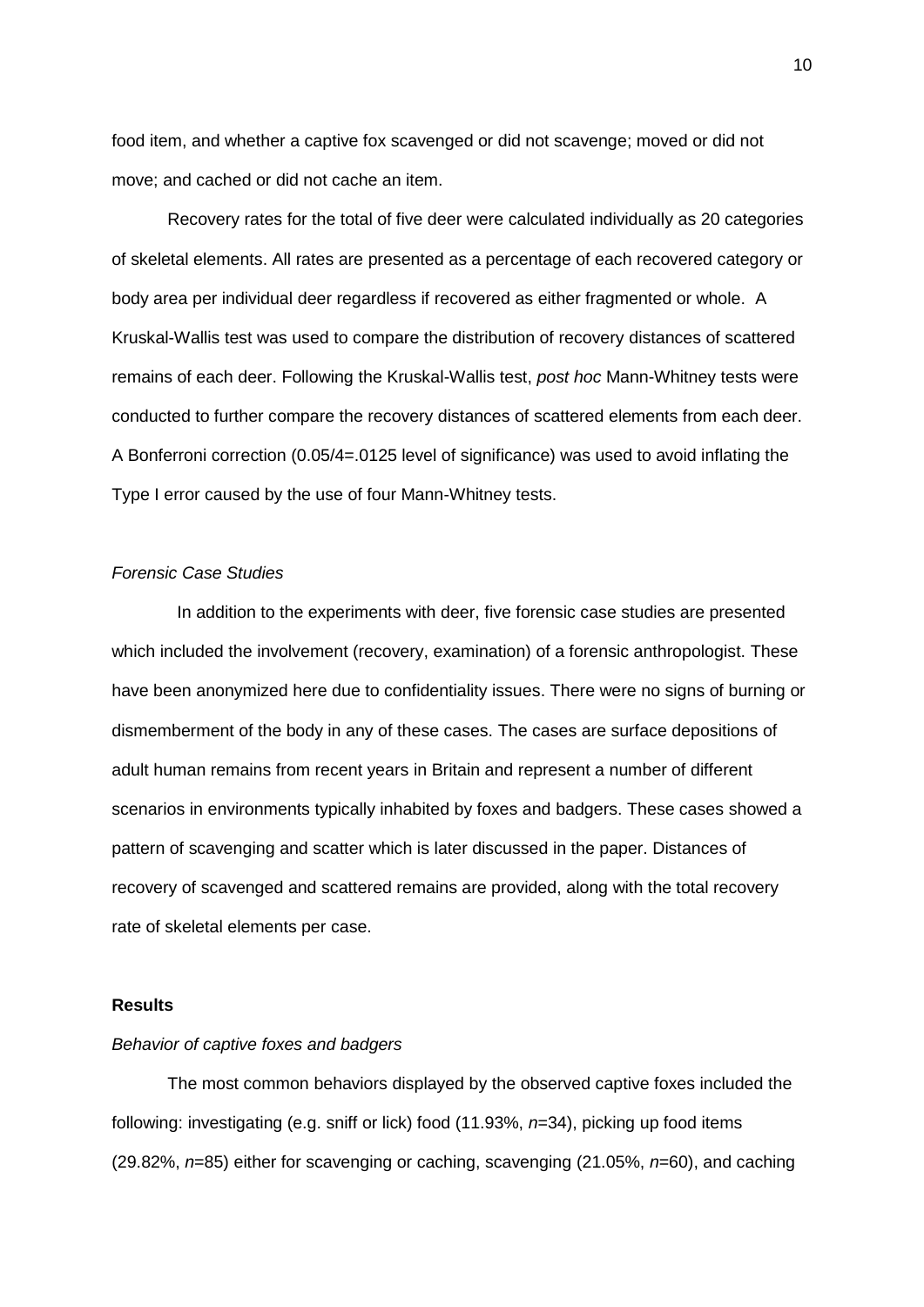items (17.20%, *n*=49). To a lesser extent, captive foxes were also observed to search the ground surface of the enclosure (7.02%, *n*=20) and to pick up but not move items from the deposition site (5.61%, *n*=16).

Prior to any scavenging, foxes were observed investigating (e.g. sniff or lick) food items without making any bites, which sometimes lead to the item being picked up and moved by an individual fox to a different location from where it was initially deposited and then placed into a shallow hole dug (c. 12 cm depth) in the soil (referred to as a cache). Weight ( $p=0$ .07) and the state of the food (dry or fresh) ( $p=0.59$ ) did not have a significant effect on whether a fox did or did not cache an item  $(R^2=0.02, x^2(2)=3.85, p=.15)$ . Likewise, weight (*p*=.09) and the state of the food (dry or fresh) (*p*=.13) did not significantly affect whether a fox moved or did not move food  $(R^2=0.03, x^2(2)=5.90, p=.05)$ . Foxes were recorded placing one or more food items into a single cache which was then covered in soil shovelled by the fox's nose and often concealed by loose twigs or leaves. Foxes were observed to scent mark some caches. When a fox uncovered a cache dug by another fox, including those which were scent marked, no signs of aggression between foxes were recorded. Instead, displays of aggression were only observed between foxes when items from categories 1-2 (15 g - 600 g) were present on the ground surface and yet to be scavenged or removed by a fox from its deposit site. When food was deposited into enclosures, foxes were observed to scavenge 44.7% of the time. The condition of a food item (fresh or dry) when deposited into the foxes' enclosure did not make a significant impact as to whether a fox scavenged the item or not (*p*=1.00). However, the weight (*p*=.03) of the item deposited did have a significant effect as to whether a fox scavenged the item or not  $(R<sup>2</sup>=.10, x<sup>2</sup>(2) = 14.48, p=.001).$ 

Captive badgers were observed to scavenge 87.8% of the time when food was present within the badgers' enclosure. Unlike foxes, there were no observations of captive badgers caching food items, displaying aggression (when food was present), or scent marking food items. Badgers scavenged food at deposit sites (41.84%, *n*=141) more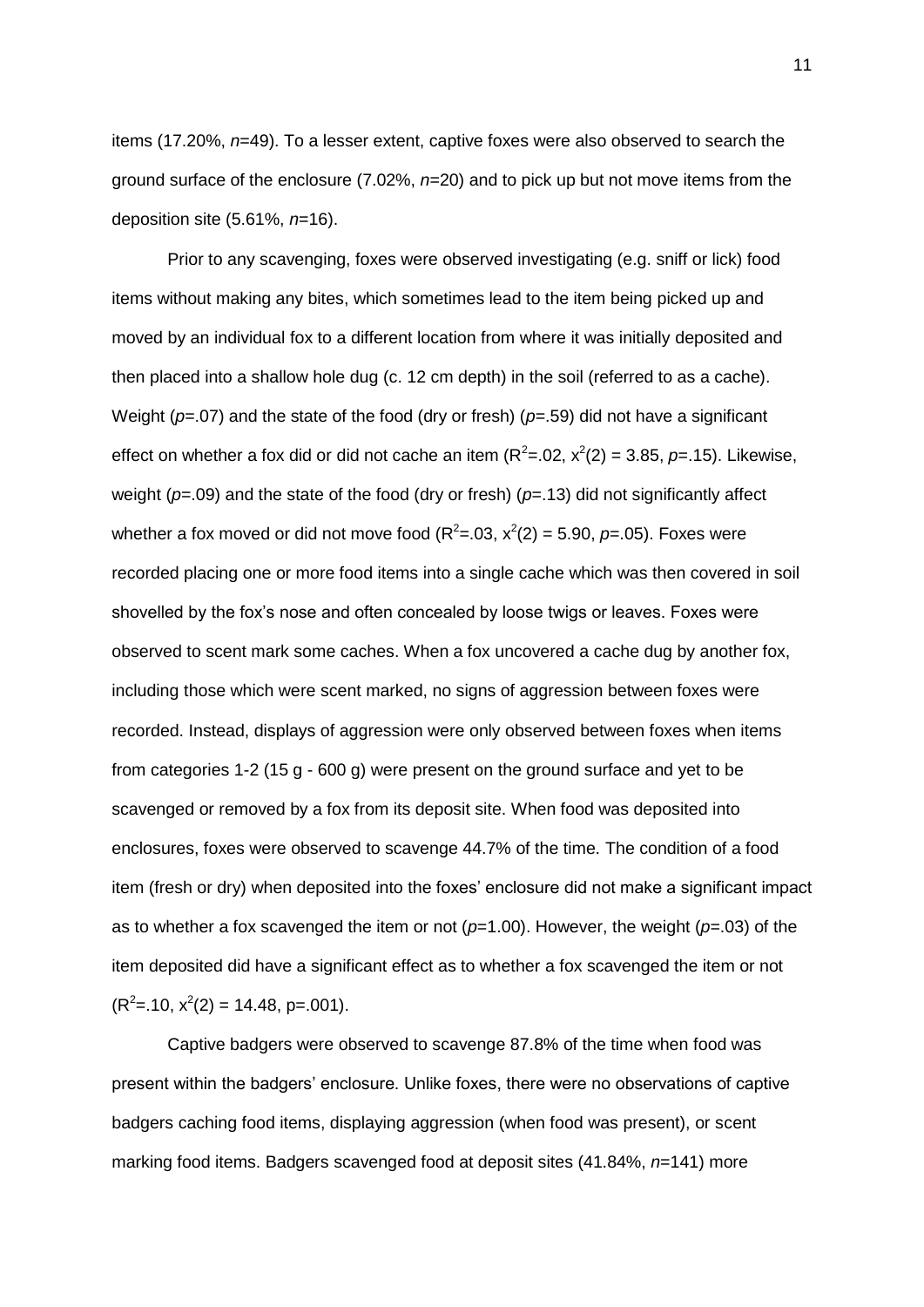frequently than moving items to be scavenged away from deposit sites (3.86%, *n*=13). Weight ( $p=0.58$ ) and the state of the food (dry or fresh) ( $p=1.00$ ) did not have a significant effect on whether a badger moved or did not move an item  $(R^2 = .25, x^2(2) = 7.71, p = .02)$ . However, the state of the food ( $p=0.01$ ) did significantly affect whether a badger scavenged or did not scavenge, such that the fresher the item the less likely a badger would scavenge. The weight ( $p = 23$ ) of the food item did not significantly affect badger scavenging ( $R^2 = 10$ ,  $x^2(1) = 7.06$ ,  $p=01$ ). Badgers were significantly more likely to scavenge food items when deposited into enclosures than foxes  $(x^2(1) = 42.66, p < .001)$ .

#### *Behavior of wild foxes and badgers*

Wild badgers were not observed to scavenge any of the surface deposited deer or baits, whereas wild foxes were observed to scavenge both baits and deer. Badgers were only recorded at night walking past or slowly approaching and investigating deer weighing 23 kg-35 kg (category 6), as well as searching (e.g. sniffing with nose lowered and light digging) the ground surface near the deer deposit site both when deer were in an early decomposition stage and skeletonized. Badgers were also recorded clearing and taking bedding to sett entrances. There were no recordings of wild badgers making any bites to the remains. Badgers and foxes were not observed in any recordings simultaneously at or near a bait or deer but were recorded at different times using the same paths through the site.

Fox behaviors recorded at bait sites were not included in statistical analyses as the cameras captured animal activity at only three baits and were thus repositioned for the deer. Wild foxes were recorded scavenging deer in 76.6% of all video recordings. Foxes were not observed present near or at deer until the remains had been exposed for an average length of 11.2 days. Certain behaviors that were observed with captive foxes were not directly observed with wild foxes, such as caching, taking items down setts and dens, or scavenging that occurred away from the deposit sites where cameras had been setup overlooking the deposited remains and sites. Prior to scavenging a bait or deer, individual foxes were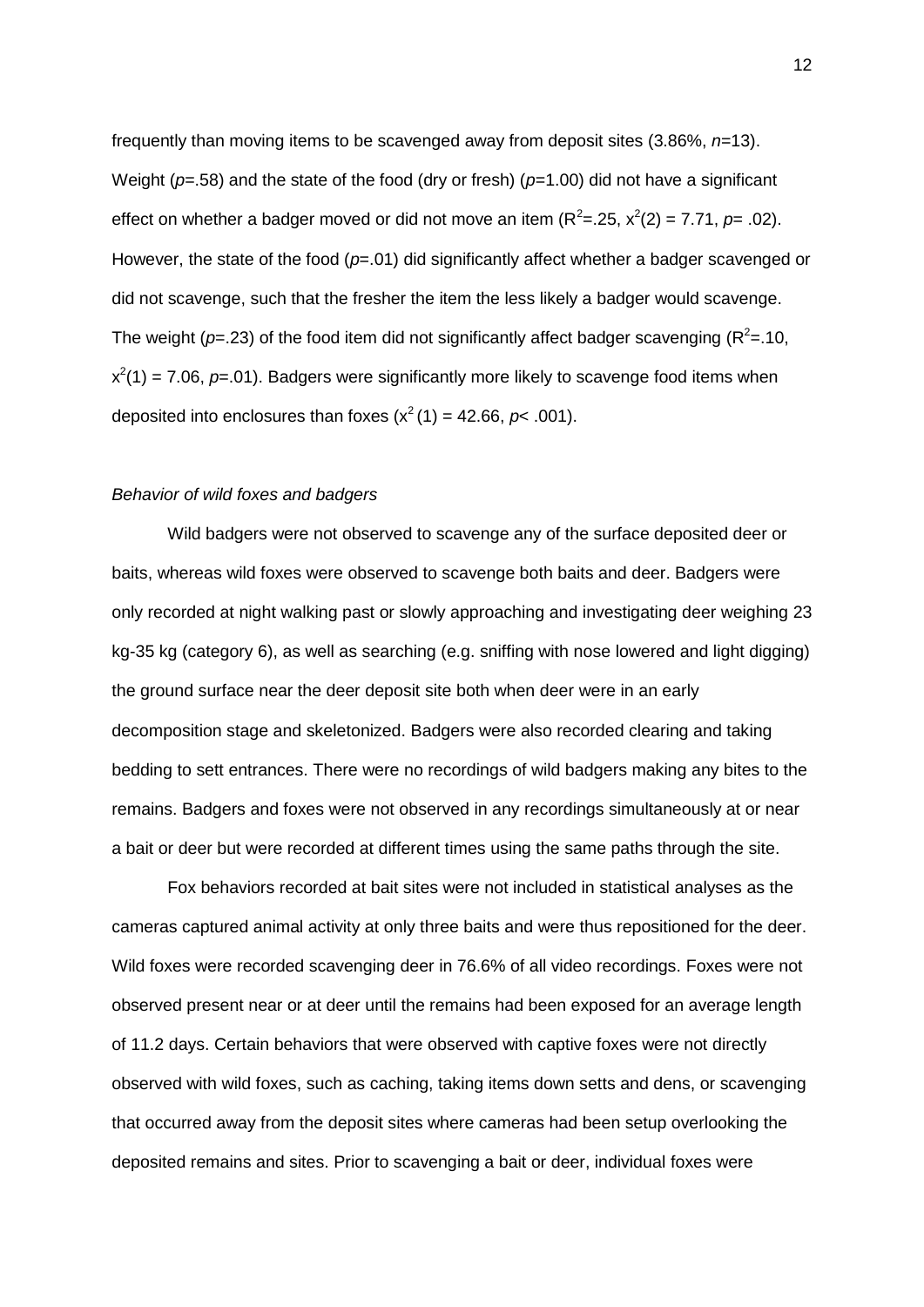observed walking past and approaching deposit sites multiple times, followed by investigating the remains. The behaviors recorded most frequently of wild foxes included the following: investigating (8.03%, *n*=62), walking past sites (7.77%, *n*=60), approaching remains (4.92%, *n*=38), and scavenging (45.85%, *n*=354), as well as failed and successful attempts to remove or drag deer. The investigation of remains either involved just the sniffing or licking of remains but would often include a quick bite and release, as well as jumping back (e.g. cautious) from deer prior to scavenging. Foxes most frequently approached and investigated the hind end and hind legs of deer first. Individual foxes were also recorded attempting to remove whole baits and deer carcasses from deposit sites prior to scavenging and, if successful, the fox would drag the bait or deer from the deposit site (Figure 2). Removal or attempts to remove deer by foxes occurred on average after a time of exposure of 20.4 days (Table 1). Individual foxes were capable of removing a whole deer weighing 24 kg (c. 1.5 m length) from a deposit site, which is similar to the average weight of an  $8 - 10$ years old child, but could not remove a whole deer weighing 59 kg (c. 2 m length), similar to the average weight of an adult human female of 5'3" – 5'5" height. The most common area on deer at which foxes tried to bite and drag the deer from the deposit site were the hind legs (66.67%), both as fresh and skeletonized. Weight (*p*<.001), the time of exposure (*p*<.001), and stage of decomposition (*p*<.001) of the deer did have a significant effect as to whether a fox did or did not try to remove a whole deer. As the weight of the deer, the length of exposure, and stage of decomposition increased, foxes were less likely to remove deer from deposit sites. However, temperature did not have a significant effect (p=.61) ( $R^2$ =.10,  $x^2(6)$ =43.16, p<.001). If a fox was unable to remove the whole bait or deer from the site then scavenging would commence at the deposit site until a fox was able to remove remains.

There were no recordings of more than one fox scavenging a carcass or bait at a single time for any category of remains. If an additional fox was present near the same carcass or bait the number did not exceed two. When two foxes were present, one fox would be scavenging and removing soft tissue from the carcass whilst the other fox sat or lay down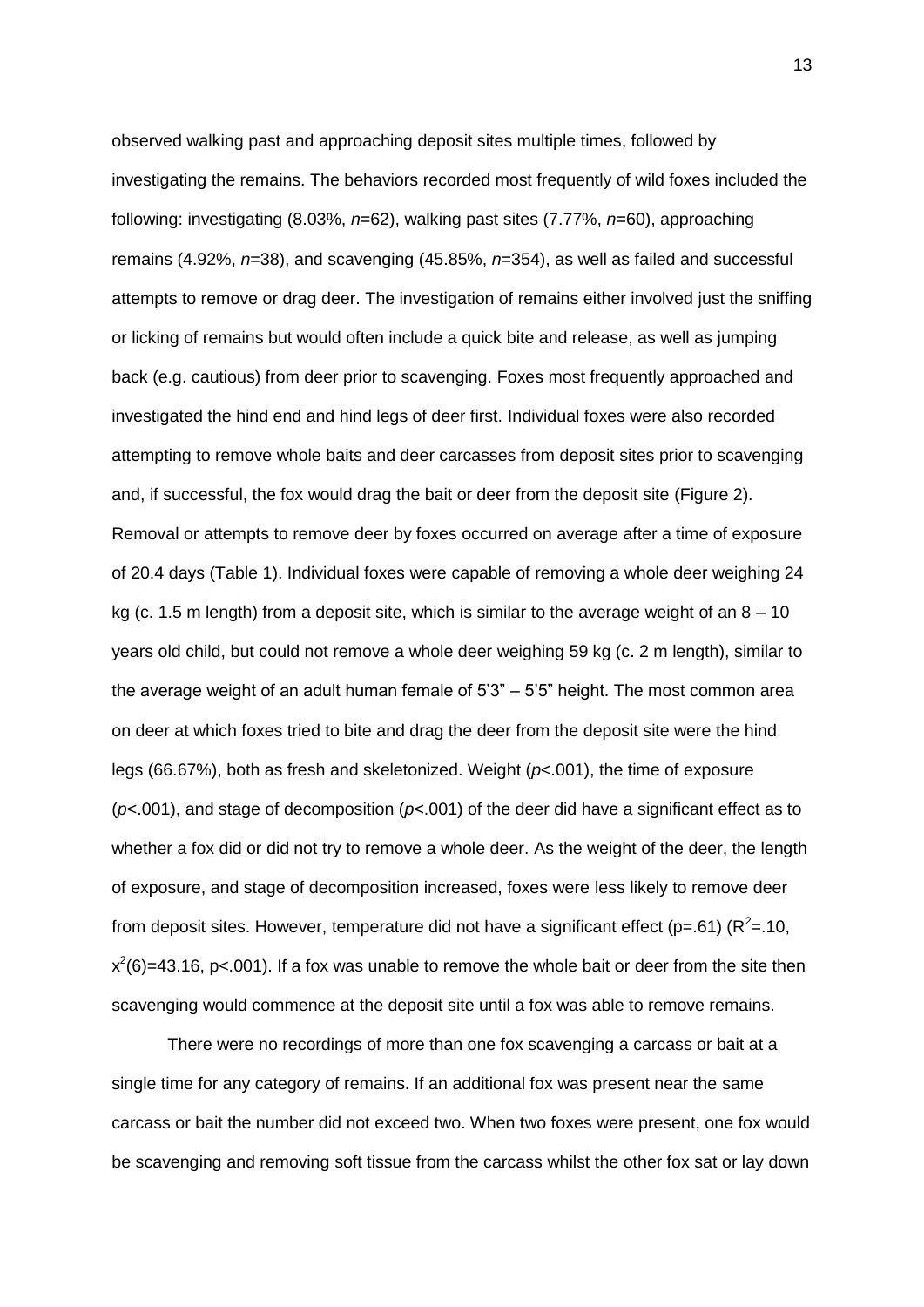watching the other fox scavenge. Once the previously scavenging fox left the carcass, the stationary fox would then slowly approach the deer, investigate, and begin scavenging. Displays of aggression between foxes were only observed in a single scavenging event between two foxes. The onset of scavenging of each whole deer by foxes had an average length of 18 days until scavenging commenced (Table 1). Scavenging by foxes was observed more frequently after sunset (96.58%, *n*=311) but was also seen during the day (3.42%, *n=*11).

The thoracic cavity was observed to be the area of deer most often scavenged (74.55%, *n*=246), however, it is important to note that a large proportion of recordings of scavenging in this area was with Deer 1, which was the only deer scavenged by an unaccompanied dog that randomly appeared within the site. The dog was recorded scavenging and opening the thoracic cavity of that deer before any scavenging by foxes. For all other deer, foxes scavenged more often from the hind legs and hind end (70.21%, *n*=33).

Scavenging by foxes was observed during all stages of decomposition except for extreme decomposition as no deer reached that stage (Table 2). Foxes were more likely to scavenge deer that were in an early stage of decomposition (86.69%; Table 2) than later stages ( $x^2(3)$  = 17.94, p<.001) and without insect activity. Whether or not a fox scavenged from a deer was significantly affected by the time of exposure (p=.03) and stage of decomposition ( $p=.02$ ) of the deer but was not by the weight of the deer ( $p=.99$ ) or the outside temperature, such that as length of exposure and the stage of decomposition increased foxes were less likely to scavenge (p=.22) ( $R^2$ =.06,  $x^2$ (6)=23.03, p=.001). Seasonal temperatures did affect the rate of decomposition of deer and the presence of insect activity which in turn affected fox scavenging. Nonetheless, foxes were recorded scavenging throughout all seasons but in varying frequencies (Figures 3-5). Foxes were also recorded re-scavenging and re-scattering deer remains that had already been scavenged, disarticulated and scattered by previous foxes (Figures 3-5,9).

14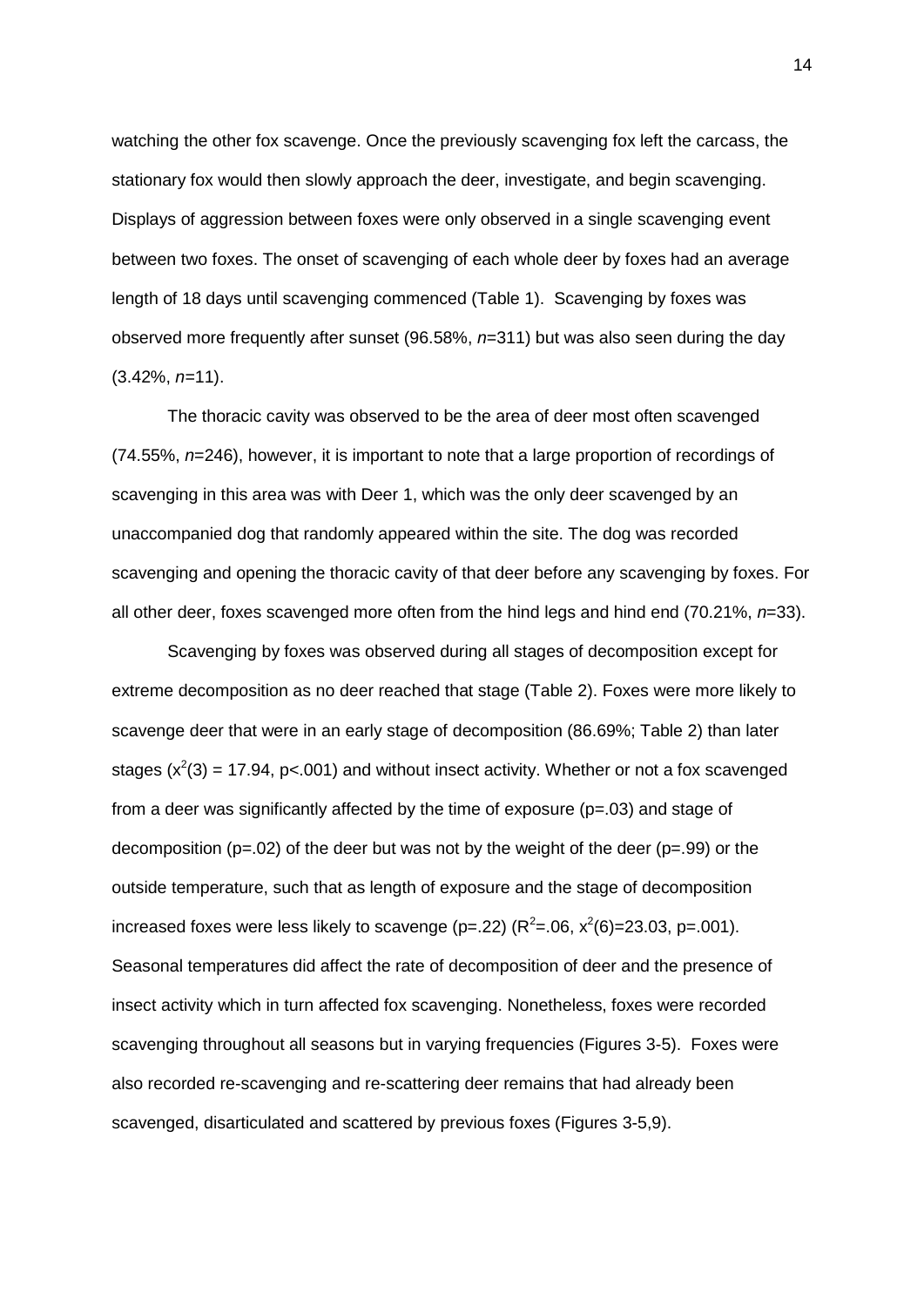#### *Scattering and Dispersal of Scavenged Surface Remains*

The scatter pattern of scavenged and disarticulated deer remains led 80% of the time towards either areas of high and thick vegetation, a dense collection of fallen trees, or sett entrances (Figure 6). Scavenged and scattered remains were primarily recovered within a 45 m radius. The maximum distance of recovery of a skeletal element, a metacarpal with phalanges articulated, was 103.54 m (Deer 1) from a primary deposit site and the maximum distance of scattered fur was 41.98 m (Deer 3) (Figure 6-8). The mean distance of recovery for scattered bone was 18.13 m (SD = 15.51) from the deposit site and for fur, 10.00 m (SD  $= 7.47$ ) (Figure 8).

The distribution of distances of recovered scattered skeletal elements for Deer 1-5 were significantly different (*H*(4) = 25.07, *p* < .001). Deer 1's distribution of distances was significantly different to Deer 2 ( $U = 24$ ,  $r = -.67$ ) and Deer 3 ( $U = 50$ ,  $r = -.40$ ), however, it was not significantly different to Deer 4 (*U* = 444, *r* = -.04) and Deer 5 (*U* = 470, *r* = -.09). These findings support results within this experiment, that Deer 2 and 3, deposited at the same time, were not affected by extreme weather temperatures like Deer 1, 4 and 5, nor were they scavenged by a large sized canid (e.g. dog) like Deer 1.

Overall the five deer deposited within the field site, ribs were recovered in 100% of searches, as whole and fragmented (Table 3). Other commonly recovered elements, including uncovered caches, were innominates in 70% of searches, as well as the cranium and vertebrae in 60% (Table 3). Front (not including scapulae) and hind limbs (not including innominates) were both recovered in 40% of searches, however, the individual skeletal elements of the hind limbs were found more often than those of the front limbs (Table 3). Deer 4 (81.82%) and Deer 1 (63.64%) had the highest recovery rate of categories of skeletal elements. The recovery rates for Deer 2 and Deer 5 were 21.21% and 30.30%, both of which deer had the longest PMI of all deer prior to the onset of a fox scavenging. Deer 3, which was successfully removed as whole by a single fox from the deposit site and was fully scavenged and disarticulated within a 24 hours period, had the lowest recovery rate of just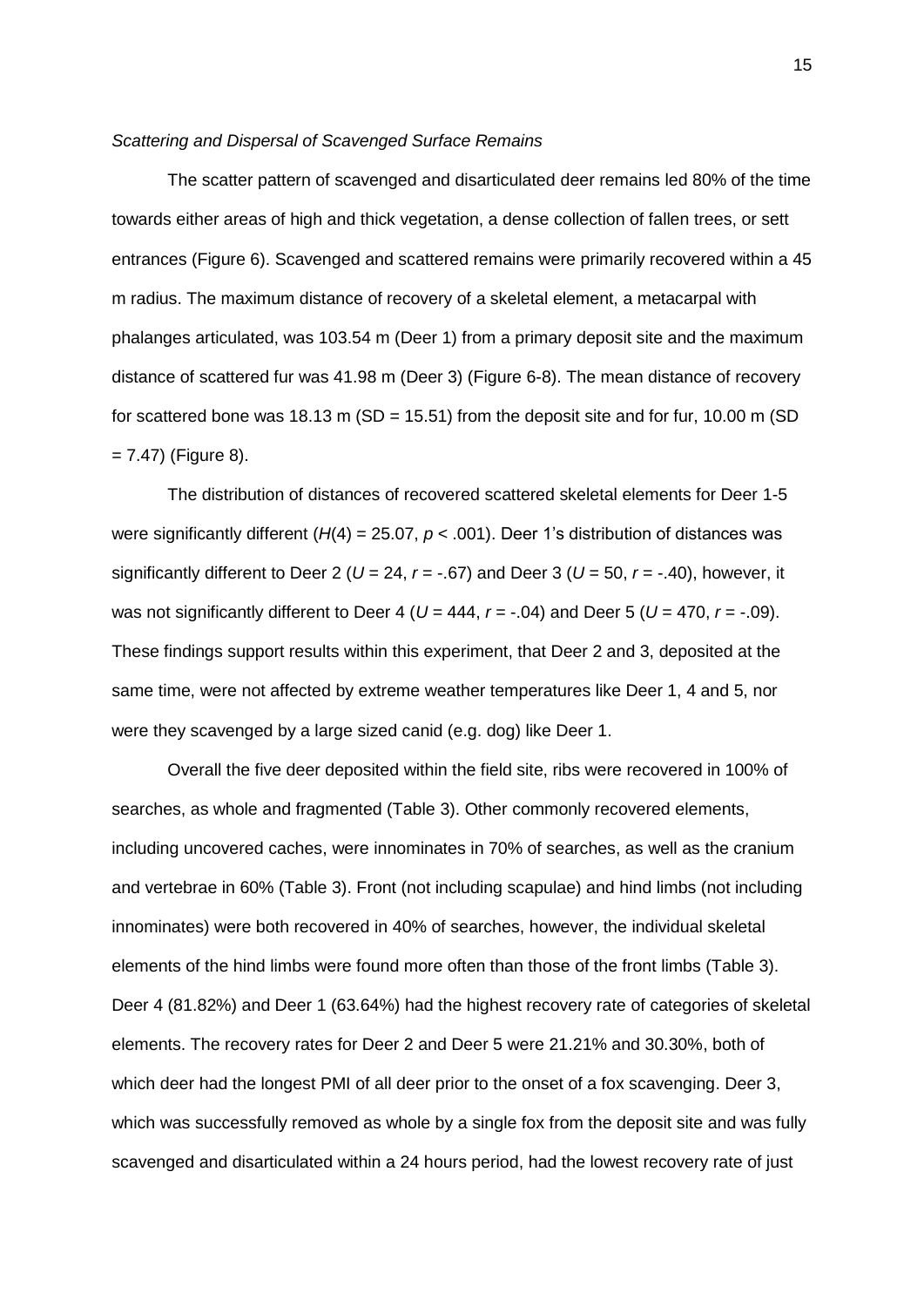3.03% and primarily consisted of small rib fragments (2 cm - 5 cm) (Figure 2,4). Deer 1, 4 and 5's recovery rates were higher than those of Deer 2 and 3, possibly due to the effects of extreme temperatures associated with either decelerated decomposition and insect activity or increased insect activity and rates of decomposition, as well as the effect of dog scavenging on fox scavenging behaviors.

## *Forensic Case Studies*

The provided cases represent types of scavenging activities observed at crime scenes involving scavenging within the U.K. in environments where foxes and badgers are the largest wild scavengers (Table 4). It is necessary to be aware that crime scenes do vary and will be influenced by different factors. Within the provided cases foxes were interpreted as the scavenger capable of causing the most modification and scattering of a body. Scavenging by foxes was interpreted based on the type of crime scene environment, damage (e.g. bite marks) to bone surfaces, and scattering patterns of skeletal elements.

## **Discussion**

The observations, comparisons and analyses of badger and fox scavenging behaviour and patterns towards deer remains, as well as comparison of wild and captive scavengers' behaviour, provides insight into the modification and transportation of human remains by the red fox and Eurasian badger. The application of these results to the scavenging of human remains aids forensic investigations in the more accurate interpretations of deposition environments, condition of remains, and time of exposure. Additionally, the search and recovery of scavenged and scattered deer remains has identified key reference points at which scavenged deer and human skeletal elements can be recovered, as well as the condition and types of elements that investigators are likely to recover.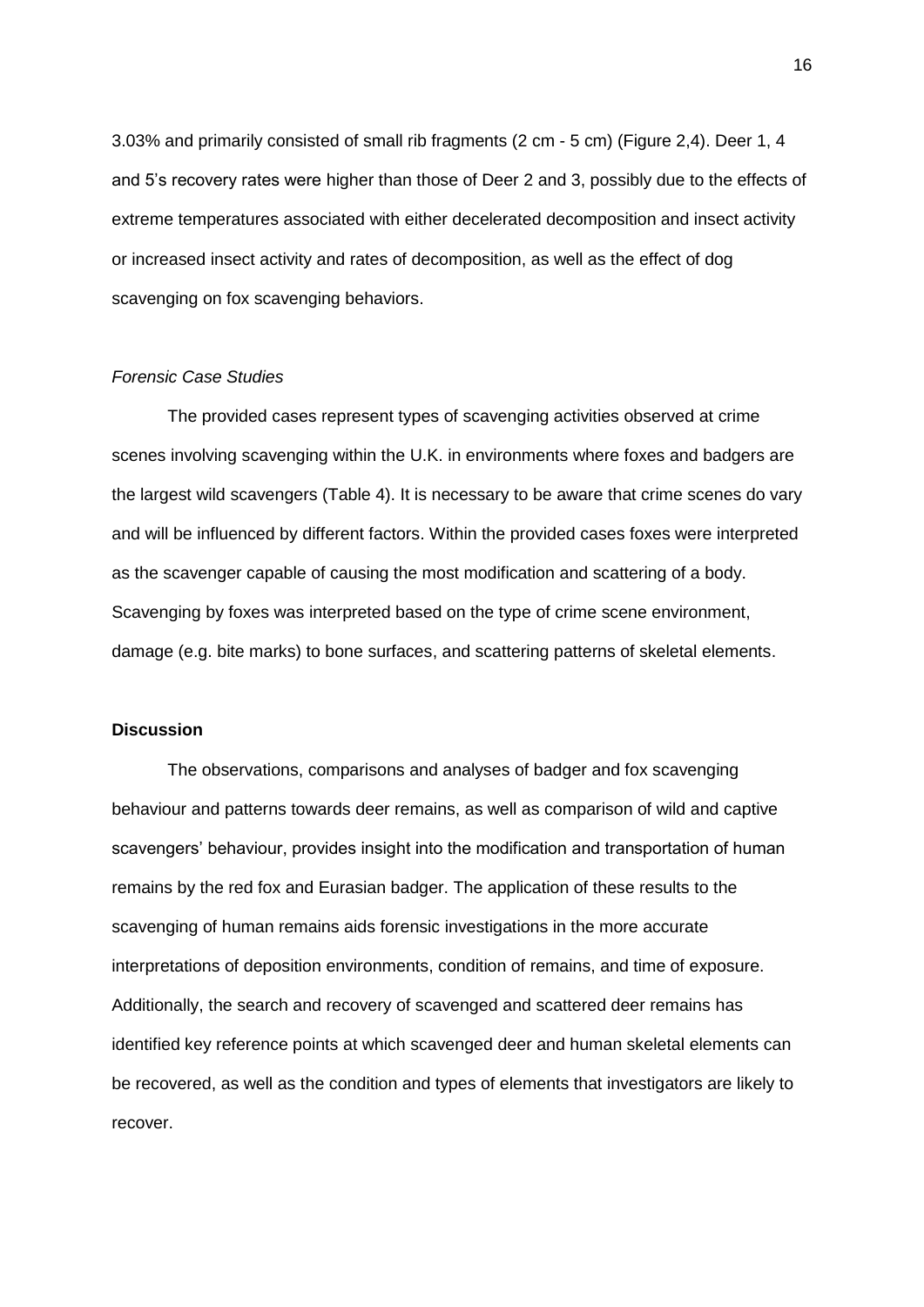Foxes are more likely to scavenge surface deposited human remains than badgers in a rural or peri-urban environment within Britain. Scavenging by foxes is most frequent during colder seasons for a variety of reasons such as low trophic resources, delayed rate of decomposition of remains, and decreased insect activity. Foxes avoid scavenging remains whilst there is increased activity or will concentrate scavenging from areas on a body where there is less insect activity. Once insect activity has decreased and remains have begun to dry, foxes will scavenge at a faster rate.

The scavenging and scattering of deer and human remains is similar but can differ due to the presence of clothing, footwear, the condition and positioning of a body which can restrict scavenging, as well as the manner of death which may attract or deter scavenging and/or insect activity. Scavenging by foxes for both deer and human remains is initially focused at the extremities and less likely at the site of trauma (e.g. gunshot wound). Foxes' scavenging behaviour towards deer remains indicated that a fox will first try to remove a whole carcass via the extremities from the deposit site. If a fox is unable to remove the remains then it will proceed to scavenge and disarticulate remains at the deposit site so that smaller elements can be transported. Foxes will scavenge, scatter, and remove deer and human remains from a deposit site but, most notably, will re-scavenge and re-scatter remains from original and new deposit sites, as well as from previous caches (Figure 2). The majority of scavenged and scattered elements for deer and human remains were recovered within an  $18 m - 45 m$  radius.

#### *Badgers versus foxes*

Although wild badgers were not observed scavenging any deer remains, observations of captive badgers did show that badgers do scavenge both fresh remains with soft tissue and dry skeletal remains, as well as take items down into setts. Captive badgers were found to scavenge more frequently than both wild badgers and captive foxes. The inclusion of captive badgers within this study allowed for normally crepuscular activities of

17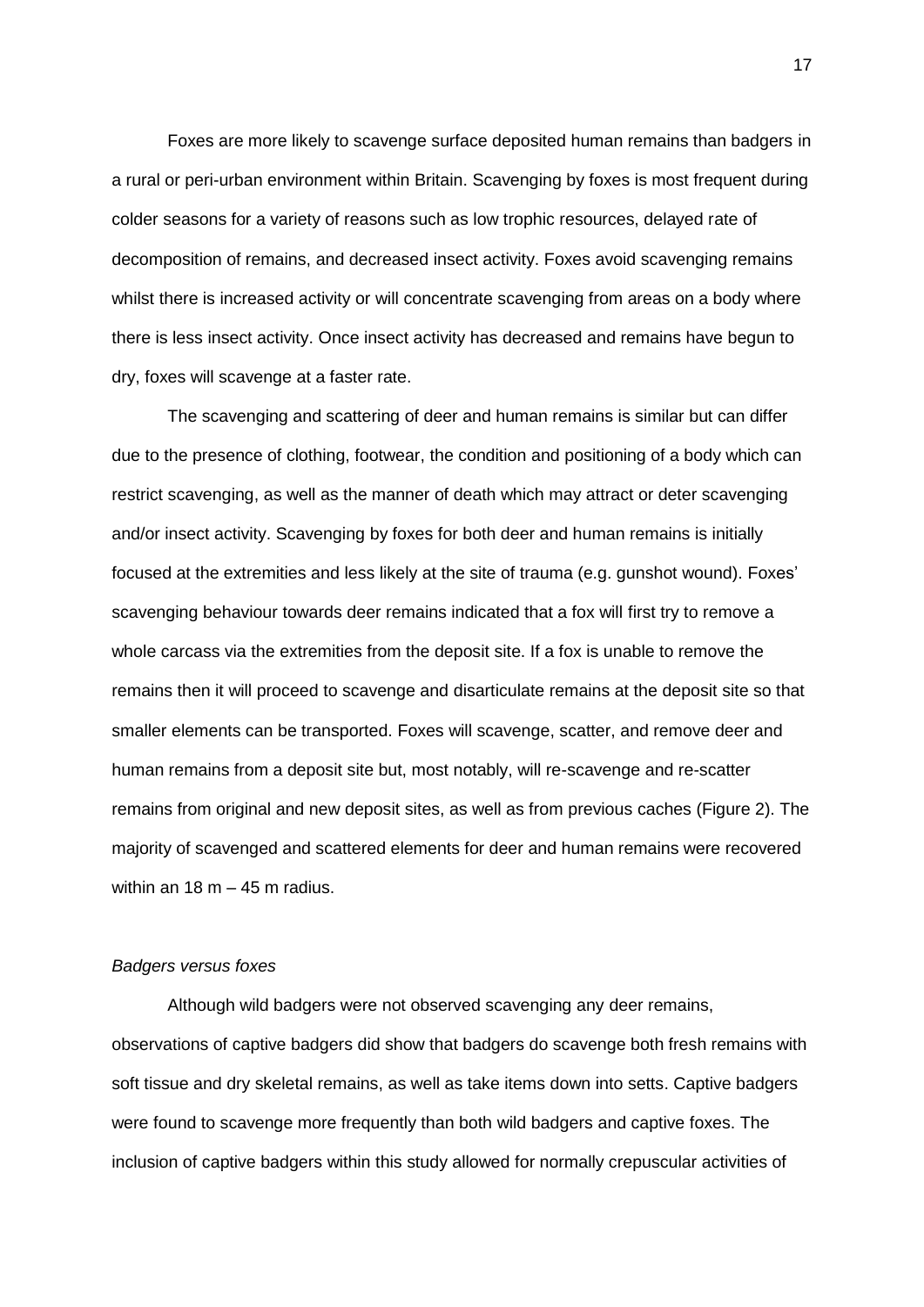badgers to be observed. Captive foxes were observed to scavenge food less frequently than wild foxes due to a stable diet of provided food. However, studying captive foxes allowed for fox scavenging activities that occur away from deposit sites, such as caching and further scavenging, to be recorded. Both captive and wild foxes tried to remove food items or baits and deer prior to any scavenging.

The diet of wild badgers relies primarily on invertebrates such as earthworms (*L. terrestris*) and beetles (6,12,10). When earthworm density in a badger's territory is low it will need to seek alternative resources to meet its metabolic needs (8,27-29). Within this study, the lack of any observations of wild badgers scavenging from the deer carcasses and the recordings of badgers digging the ground surface suggest that the badgers' main prey met their metabolic needs. Badgers enter a state of torpor or semi-hibernation during winter and are most active from spring to fall, whereas foxes are active year-round (3,30-32). Likewise, scavenging activity can be increased due to imminent breeding seasons and semihibernation which will require higher metabolic needs (33-39).

The diets and environments of badgers and foxes are known to overlap but the main diet of foxes relies more on small mammals and birds (28,38,40-42). Foxes, like badgers, can also seek alternative food sources when their main sources are low (6,8,27-28,43-44). Foxes were recorded in this study scavenging baits and deer during all seasons that remains were deposited but badgers were not observed scavenging any remains. There were also no observations of badgers and foxes acting aggressively towards each other at or near remains despite both species recorded using the same paths at different times. The experiment site may have provided enough trophic resources that there was no competition between these species over access to baits or deer. Alternatively, it may be a reflection of a low badger or fox population density.

*Scavenging behaviour and pattern of the red fox*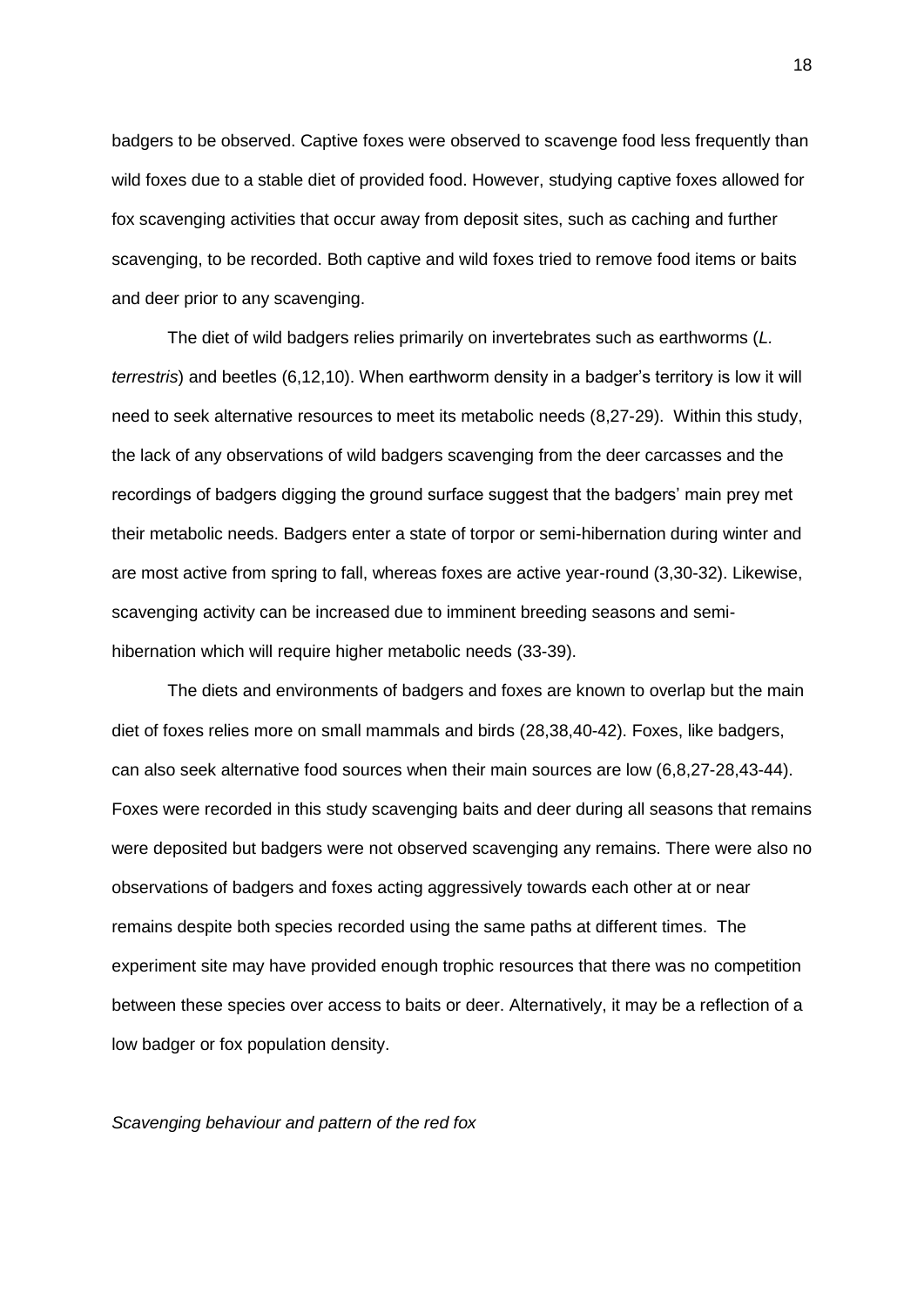The pattern of scavenging and utilization of a deer carcass by foxes in this study differs to that of dogs, coyotes and wolves. Foxes are solitary scavengers, whereas, wild dogs, coyotes and wolves hunt and scavenge in packs (35-36,44-46). The larger body size, jaw strength and pack advantages to hunting, enable these larger canids to hunt larger sized carcasses (47-52). Within this study on deer carcasses, foxes were observed scavenging from all accessible areas of a carcass at various stages but was concentrated first on the extremities and/or areas of a carcass that were still within the early stages of decomposition and not at the head, neck or site of trauma. A red fox's species-typical scavenging pattern is as follows: after multiple visits and investigations to the carcass, the fox will slowly approach the point of the body that is farthest from the head where there is the risk of a bite, in this study this point was the hind end or hind legs of deer. The fox will then proceed to make non-invasive bites to the remains, which has the potential to cause damage to the surface of the skin. A fox will then try to transport the remains from its deposit site for further scavenging and disarticulation of remains where there is less of a chance of inter- or intraspecies aggression and competition for a food source. In contrast, larger canids (e.g. coyotes and wolves) focus on scavenging remains where they are deposited (22,46,53). The sequence of scavenging for foxes then continues from the hind to front limbs, followed by the thorax which includes the scavenging, disarticulation and scatter of vertebrae, ribs, sternum, and scapulae. The final stage of fox scavenging cannot be generally described as total disarticulation but instead partial to complete disarticulation followed by the re-scavenging and re-scattering of skeletal elements (Figure 9). This pattern of fox scavenging differs to Willey and Snyder's (22) study on the scavenging of deer by captive timber wolves (*Canis lupus*) in North America in which wolves concentrated first at a site of trauma, if present, and tore soft tissue from the face and neck, followed by scavenging concentrated at the thoracic cavity.

In environments where the red fox is not the largest canid scavenger their access to remains can be restricted by the presence of larger canids, such as dogs, coyotes and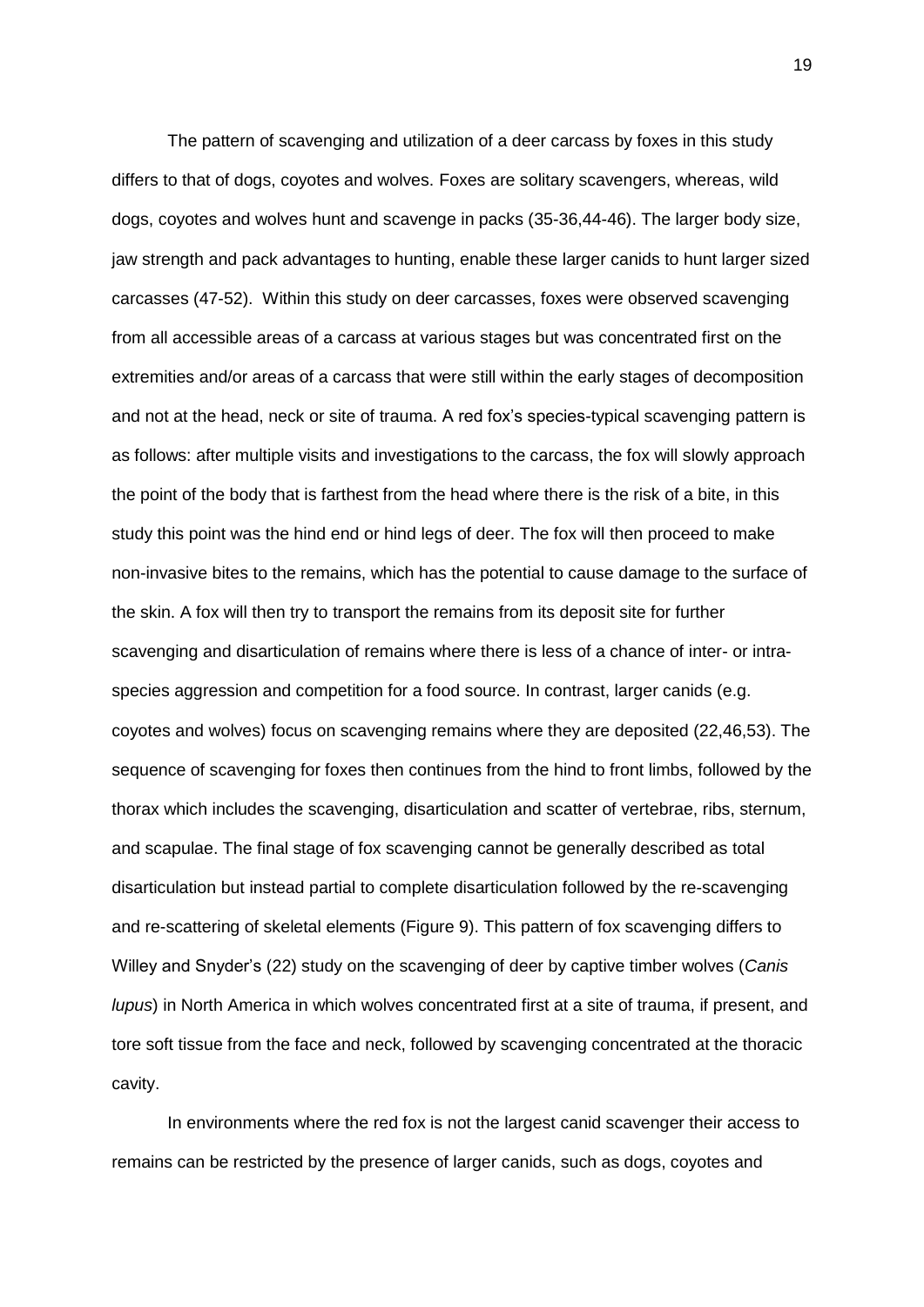wolves, which gain access to a set of remains before smaller sized scavengers and show aggressive territoriality over remains (34,43,46,53-55). The presence of such larger sized canids has the potential to affect the scavenging behaviors of foxes and the areas on a carcass that are modified by foxes. As observed in this study, foxes avoided approaching, investigating and scavenging from deer when a dog was present at the deer deposit site or scavenging. Scavenging by larger canids may both expose areas of soft tissue that may otherwise be inaccessible by foxes (e.g. restrictive clothing) or scavenge and consume areas of a body usually scavenged and removed by foxes from the deposit site. If based on the North American studies of larger canid scavenging patterns of human remains, the most commonly recovered skeletal elements are vertebrae, skull, pelvic girdle, and femora when there is scavenging by larger canids (56). Thus, damage by foxes in such environments would be expected to be restricted mostly to these elements. However, this study has shown that in an environment where the fox is the most common canid scavenger, fox scavenging has a different pattern of deer carcass utilization involving a wider variety of skeletal elements than in environments where it is not the most common or largest scavenger.

#### *Comparison of deer and human remains: red fox scavenging behaviour and pattern*

Within this study, foxes were observed to more frequently scavenge a deer carcass either when it was fresh, at an early stage of decomposition with slight bloating but no maggot mass present, or when it was partially to fully skeletonized. Seasonal variations in temperatures can affect the rate of decomposition of a set of remains which, in turn, affects the frequency and type of scavenging by foxes, as well as which areas of a body are utilized. Foxes were observed to scavenge deer more frequently in colder temperatures (e.g. late fall to winter). Colder, freezing, temperatures can allow a carcass to remain fresher for a longer period of time and with limited insect activity (57) which presents foxes with a more desirable food source to scavenge and cache or consume. The effects of freezing may limit a fox's ability to manipulate and remove a whole carcass from a deposit site, whereas warmer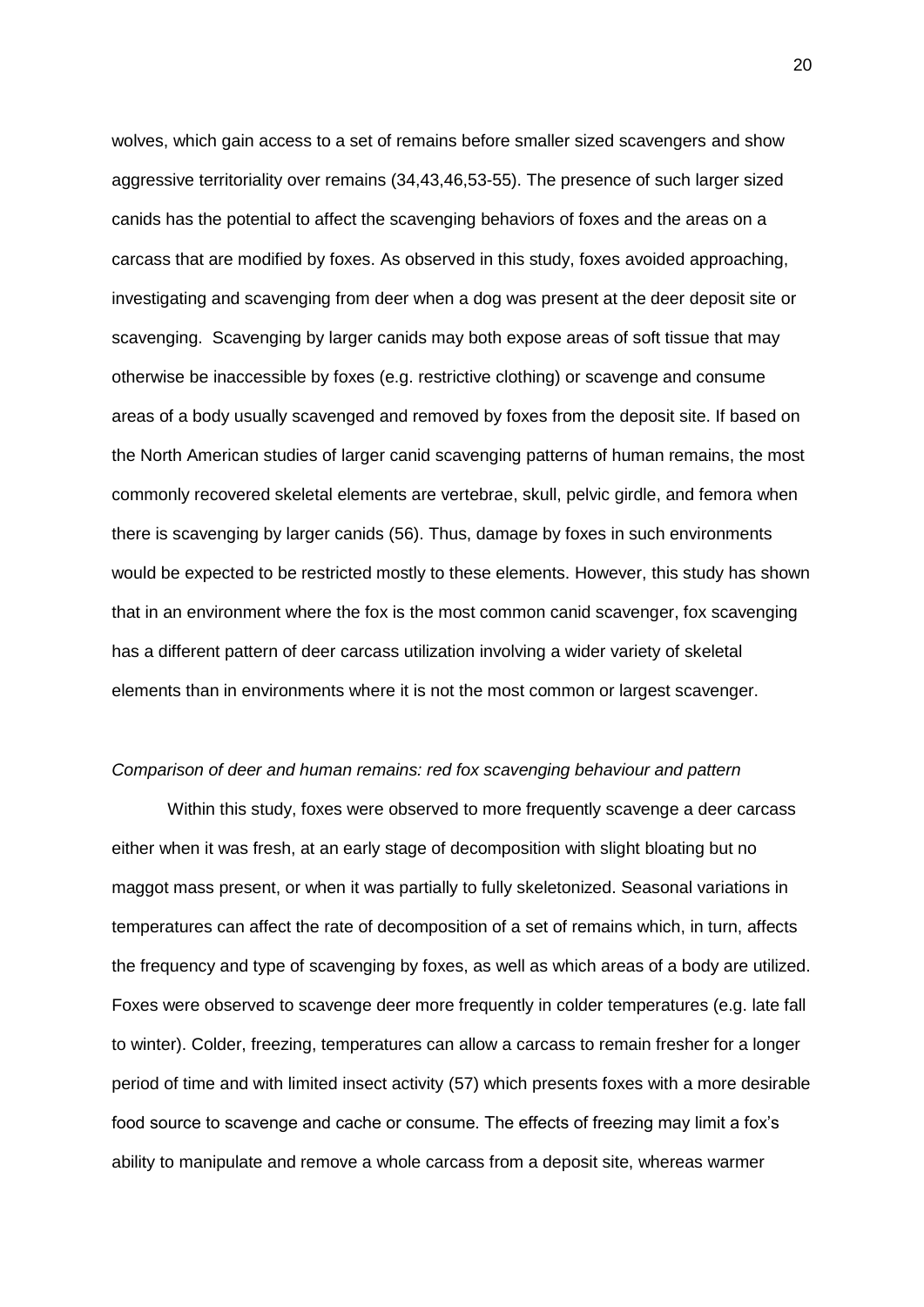temperatures contributable to increased insect activity and decomposition rates delay and restrict fox scavenging until the departure of a maggot mass and the desiccation of soft tissue as observed in this study. If the pattern of decomposition of a set of remains is not uniform then a fox, unlike wolves (22), will scavenge from the areas where insect activity is limited or a maggot mass is not present. Moreover, the decomposition or breaking down of joints will also affect the sequence in which different areas of a body are disarticulated and removed by a scavenger.

In general, the most persistent joints of a human body which would be more difficult for a fox to disarticulate prior to advanced decomposition include joints that support more weight, such as the knee joint or the lumbar spine (58). In contrast, areas such as the cervical vertebrae and scapulae decompose at a faster rate and would thus be disarticulated at an earlier stage and with more ease than other persistent joints (58). Pasda's (59) study on the scavenging of reindeer (*Rangifer tarandus groenlandicus*) found a similar rate of decomposition for persistent joints but found that the cervical and thoracic vertebrae stayed articulated the longest. Additionally, the front legs of reindeer disarticulated at an earlier stage than hind legs.

Within this study, foxes were observed removing soft tissue primarily from the hind end or limbs of deer until it was possible for a fox to remove the deer from its deposit site. This pattern of scavenging of deer by foxes only differed for the one deer which was scavenged first by a dog that opened the thoracic cavity, thus providing foxes access to that area first. In contrast, the scavenging sequence observed in Haglund *et al*.'s (46) study on scavenging patterns in forensic cases in the Pacific Northwest saw a pattern beginning with the removal of soft tissue from the face and neck of a body, and then proceeding to the thorax, in a type of head to toe pattern of scavenging. Additionally, Haglund *et al*.'s (46) study on coyotes and dogs identified a model of five stages of canid scavenging on human remains starting with no bone involvement, followed by scavenging to the thorax and upper limbs, then the lower limbs thus leaving only the vertebral column articulated until, finally,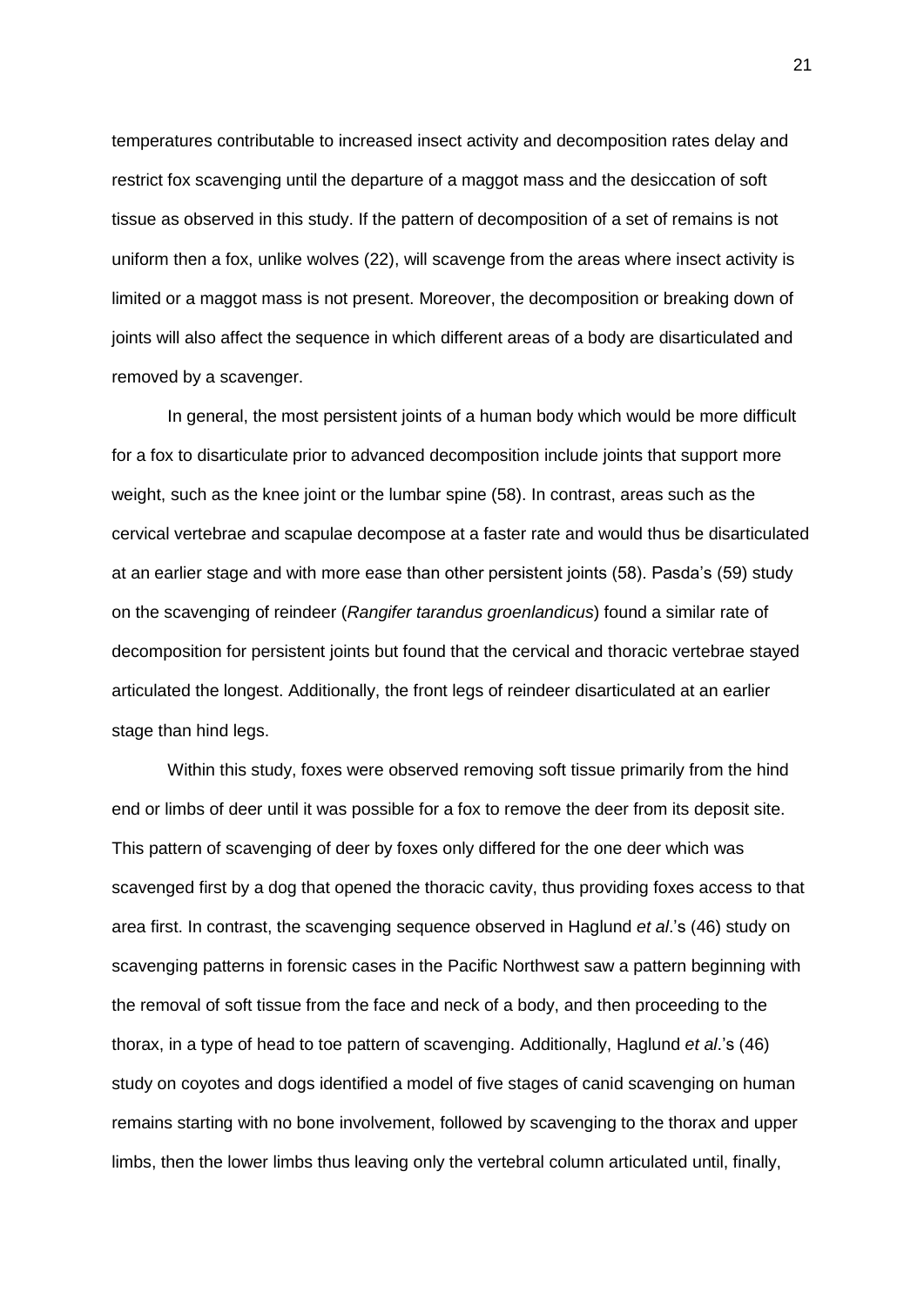total disarticulation. While scavenging by foxes in this study on deer was found to be more dynamic and occurred in a different order to that of larger canid scavengers both of deer and forensic cases (Figure 9).

The recovery of skeletal elements of deer scavenged by foxes are as follows in descending order of their recovery rates: ribs, pelvis (innominates), cranium and vertebrae, scapula, hind and front limbs at the same rate as the mandible, phalanges, and sternum with lowest recovery rate. Although the cranium and vertebrae had the same recovery rate, vertebrae were often recovered alongside scavenged ribs or limbs. Foxes were found to be capable of removing and fragmenting the majority of deer skulls, thus the cranium and mandible did not have the highest recovery rate. It is important to note that the morphology of a deer's skull differs from that of human and the presence of the elongated nasal bones of the deer allow it to be transported more easily than that of a human's skull. Despite the differences in skull morphology, the presence of soft tissue, a delay in the disarticulation of the mandible from the cranium, trauma to the skull and the presence of a downward slope could allow a fox to remove a human skull. Nonetheless, foxes were able to fragment the entire cranium of deer within this study and were able to transport skulls a short distance. It is during the scavenging and removal of the skull that the cervical vertebrae can be damaged and transported from the deposit site, especially if these bones are still articulated.

Interestingly, despite foxes first scavenging from the hind end or hind legs of the deer, the front and hind limbs were recovered at the same rate. This is contradictory to this study's forensic cases and Haglund *et al*.'s (44) findings of lower extremities from human cases being recovered more frequently than upper extremities and scapulae. The recovery rates of scavenged human remains in Haglund (56) suggest that the cranium and mandible should be the most recovered elements (80-100%) and then in descending order: vertebrae, pelvis and femur (60-90%), upper and lower extremities, the sternum and scapulae (40-59%) and finally, the hands and feet as the least recovered elements (20-39%).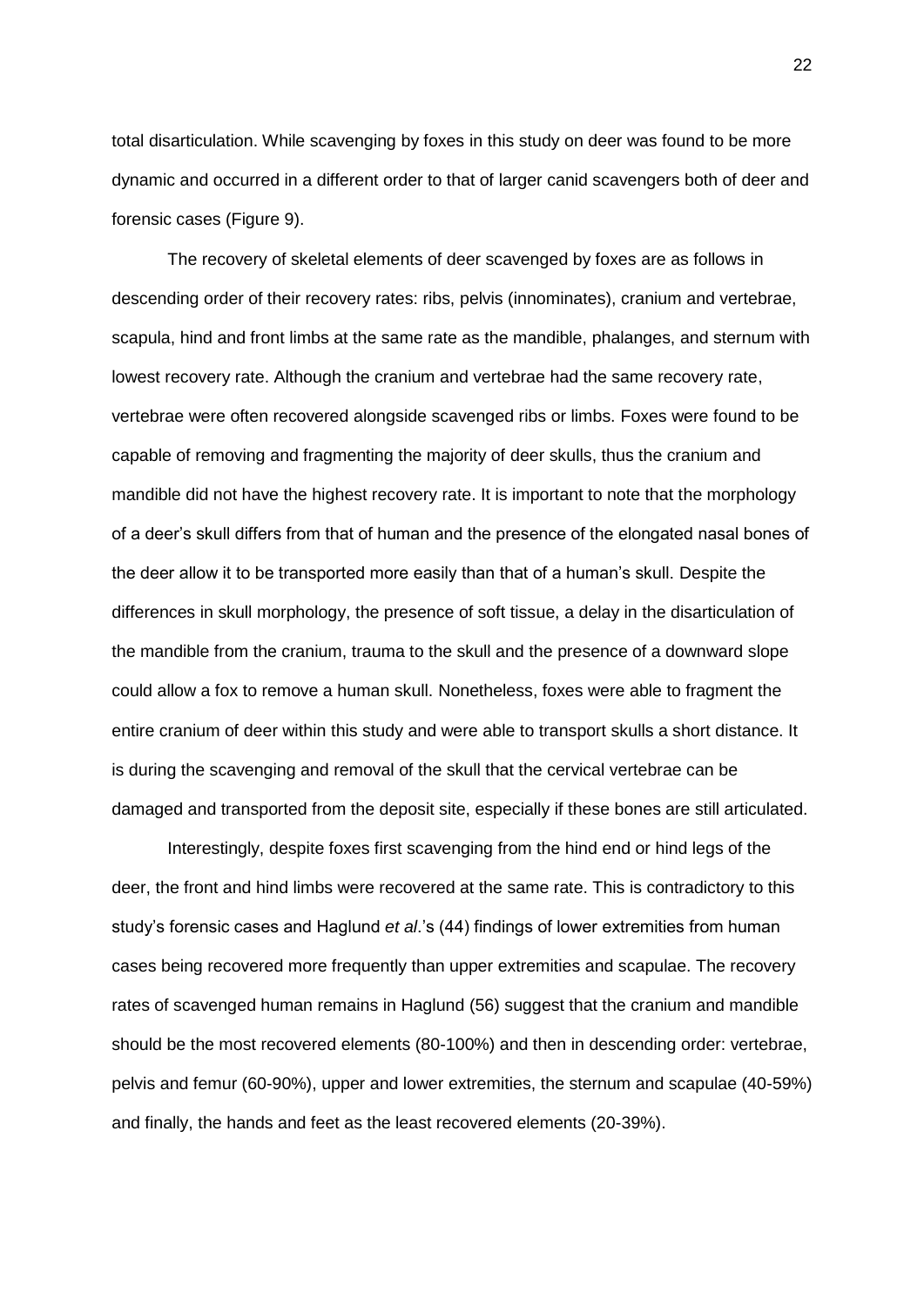Although foxes appeared to be more resilient in their total scavenging and modification of a deer carcass, the areas of a deer and a human body that show signs of scavenging, disarticulation and scattering are alike. For both deer and human remains, the extremities were scavenged and removed most frequently by foxes, because it was the farthest area of a body to access.

The scavenging of upper or lower extremities of a human body in the provided forensic cases was likely influenced by the presence of footwear and clothing. In some of the forensic cases reported, lower limbs were recovered still clothed and with feet contained in socks and/or shoes, which may have restricted access to the lower limbs more than the upper limbs. This is in contrast to Willey and Snyder's (22) study on wolf scavenging of deer which stated that deer hide was comparable to the presence of clothing on a body. Interestingly, the acetabulofemoral joint, although an area where there is increased weight on a body, deteriorates at a faster rate than other persistent joints due to the positioning of the femoral head (58). This would imply that this area would be easily disarticulated by foxes. However, the recovery rate of lower limbs within the provided forensic cases was high like in Haglund's study (56). Therefore, the presence of footwear and clothing appears to greatly influence the recovery rates of lower and upper extremities on a human body scavenged by foxes, whereas in the scavenging of deer, foxes were not restricted by the skin or fur of the deer. In the authors' experience, the weight, muscle mass, and position of the body (if prone or facing down, if crouched) will affect the scavenging, disarticulation, scattering and removal. Additionally, scavenging will be influenced if an individual has been wrapped in a blanket, contained in a bin liner, or even tied, thus causing only some areas, if any, of the body to be exposed and accessible to scavengers. There may also be scattered surface remains which may have resulted from a hanging where the feet and lower limbs will usually be more accessible than the upper limbs or head. The identification of scavenging and the areas of a body modified by scavengers, as well as those not scavenged, can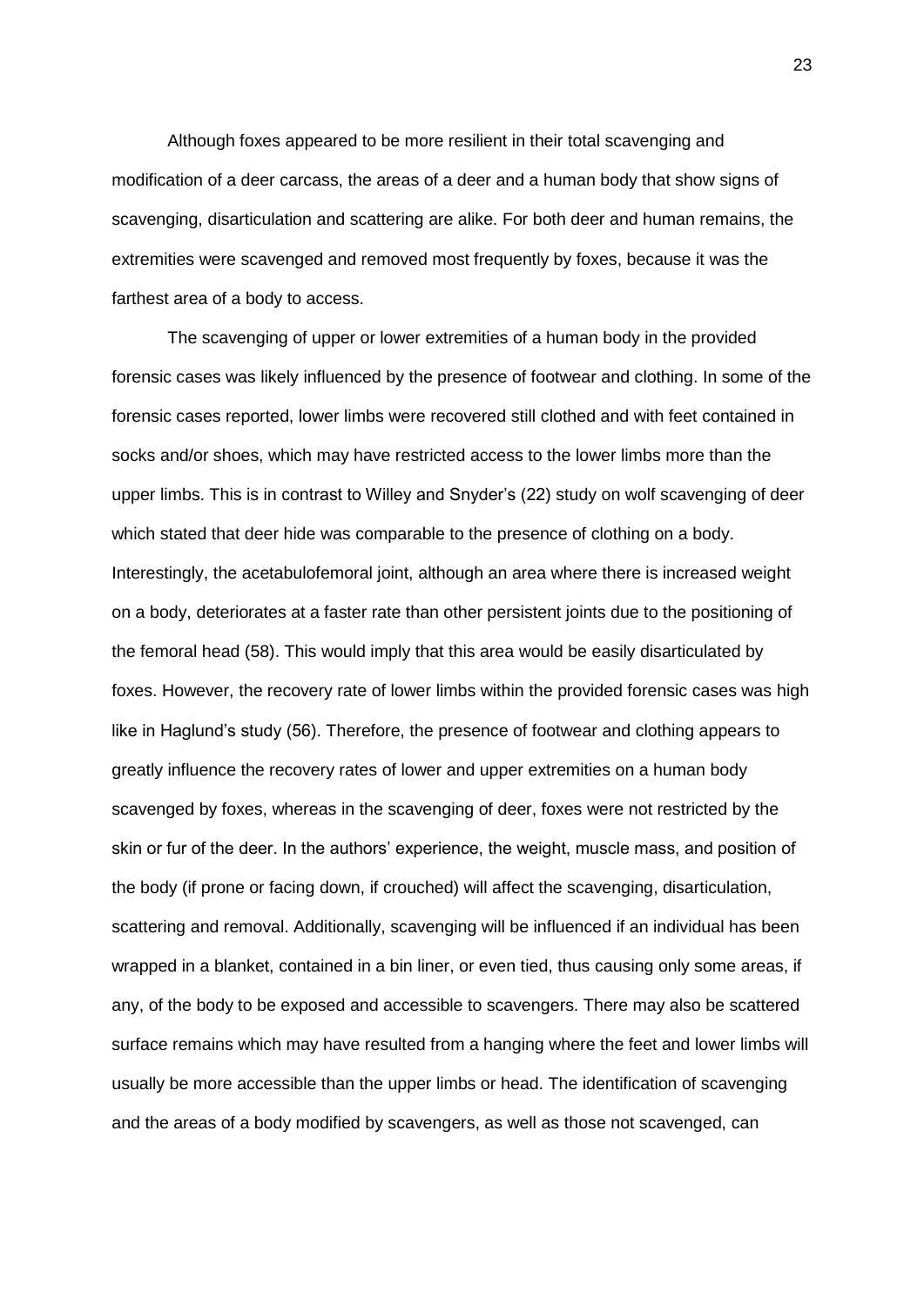contribute to interpretations of time of exposure, deposition sites, trauma, and the condition of remains.

#### *Comparison of deer and human remains: red fox scattering pattern*

The scatter pattern of fox scavenging within this study led towards areas of high vegetation, raised trees or fallen tree branches, or setts and dens. The majority of scatter patterns, both for the deer and human cases, were in a linear pattern extending from the deposit site towards these areas. Nonetheless, the scavenging patterns and average distance of recovery from deposit sites found in the forensic cases of this study are similar to those found in the experiments with deer (c. 18 m bone; c. 10 m fur). The removal of scavenged remains by foxes towards areas of high vegetation or collections of overturned tree trunks and branches that could provide a fox cover from other foxes and scavengers that would have been attracted to the deposit site where the scent of the deer was strongest.

When foxes and badgers are considered as scavengers within a rural or peri-urban environment, this study found that the key areas to search for scattered remains are dense trees or collections of fallen trees and branches, setts and dens, and animal paths. Nevertheless, there are a variety of factors that can affect the dispersal of scavenged remains and should be considered. For instance, the condition of remains and how they were deposited can limit dispersal distances, such as heavy textiles or an outdoor shed; the rate of decomposition of a set of remains; competition at the deposit site such as inter- or intra-species aggression causing a scavenger to take an item further from the site or a dominant scavenger obtaining the remains and taking them further than the previous scavenger; the distance of the deposit site to setts, dens, or areas of concealment favoured by foxes; topography (e.g. downward slope enabling easier transportation); bone destruction caused by scavengers ingesting bones; and the availability of a scavenger's main food source affecting whether that scavenger needs to seek alternative food sources, will all affect dispersal. Moreover, the re-scavenging, re-scattering, and re-caching of already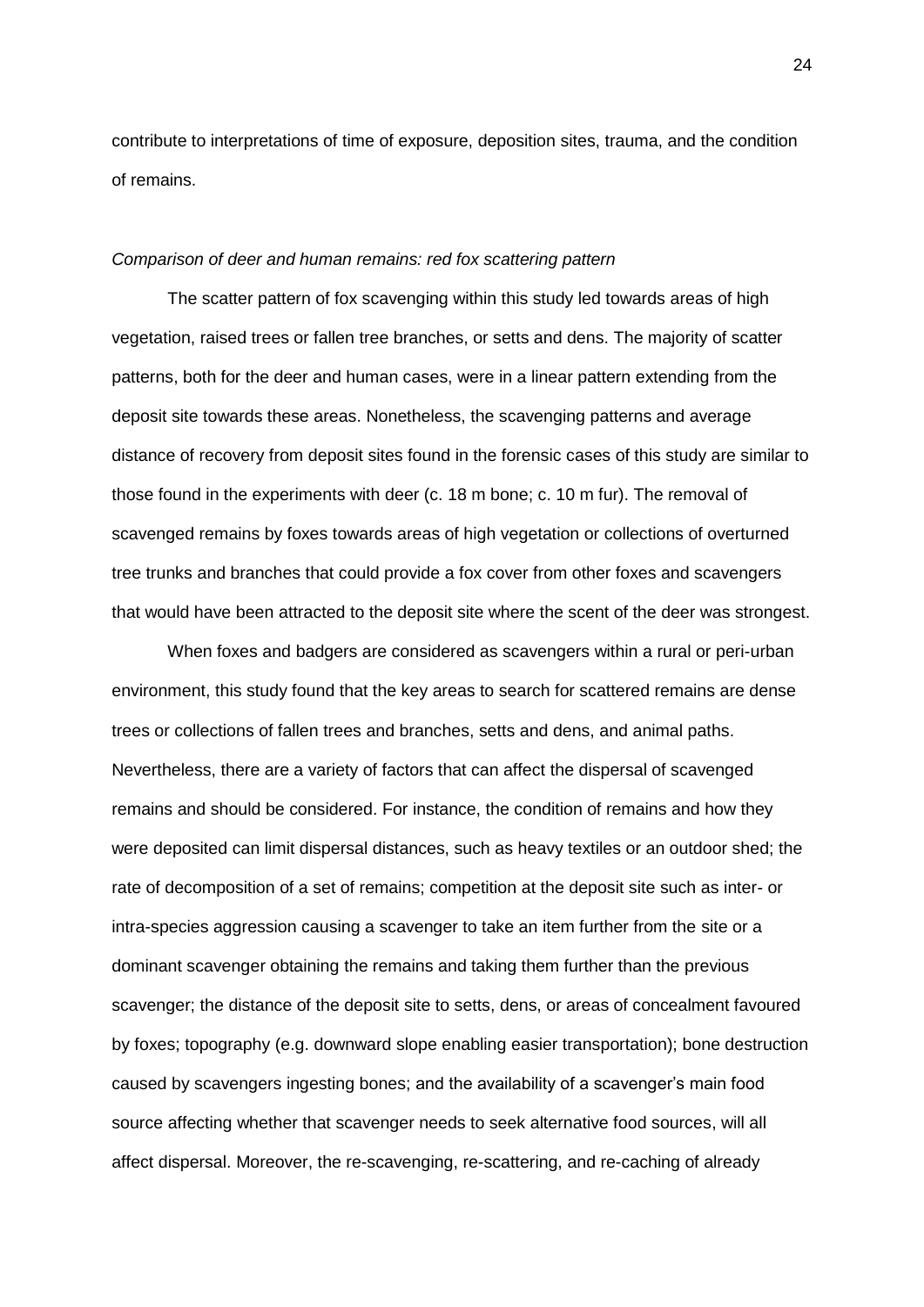scavenged remains, both soft tissue and dry bone, by foxes not only extends recovery distances but also highlights the necessity to conduct a search at a site more than once. Thus it is not possible to assign a maximum recovery distance for all scavenged remains as scatter distances will be affected differently in each forensic case but it is possible to target search areas when the environment and scavenger species are known. At scenes of scavenging, assessing the environment, condition of remains at deposition, scavenger species present in the area, and those scavengers' species-typical scavenging behaviors are factors that can aid in the more efficient and effective search and recovery of scavenged and scattered remains.

Foxes often co-habit active and inactive badger setts which provide not only a den but also an additional place to hoard food (3,5-6,59). Paths to setts and dens should be searched for any remains and/or personal effects that have fallen or become disarticulated through the dragging process by foxes or badgers to the setts or dens. Sett entrances should not only be searched for evidence that remains have been taken down but also for skeletal elements that badgers have pushed out of the setts' tunnels. Badgers regularly clear out their setts and bring in new bedding material, which is often a visible trail of dried vegetation leading into entrances. The clearing process by badgers produces a large soil heap directly outside of the sett entrance which has the potential to contain scavenged skeletal elements. The identification of soil drag marks, produced by the removal of remains by scavengers, and animal tracks can also aid in the recovery of remains and associated materials.

Wild foxes in this study were not observed caching but cached scavenged deer remains were recovered. However, captive foxes were recorded caching more frequently and at a faster rate when food items were of a smaller weight and consisted of either their preferred food or an item that required prolonged mastication, such as long bones. Caching allows foxes to hide disarticulated skeletal elements and/or soft tissue to ensure that metabolic needs are met at times when the availability of main prey is low (60-61). The

25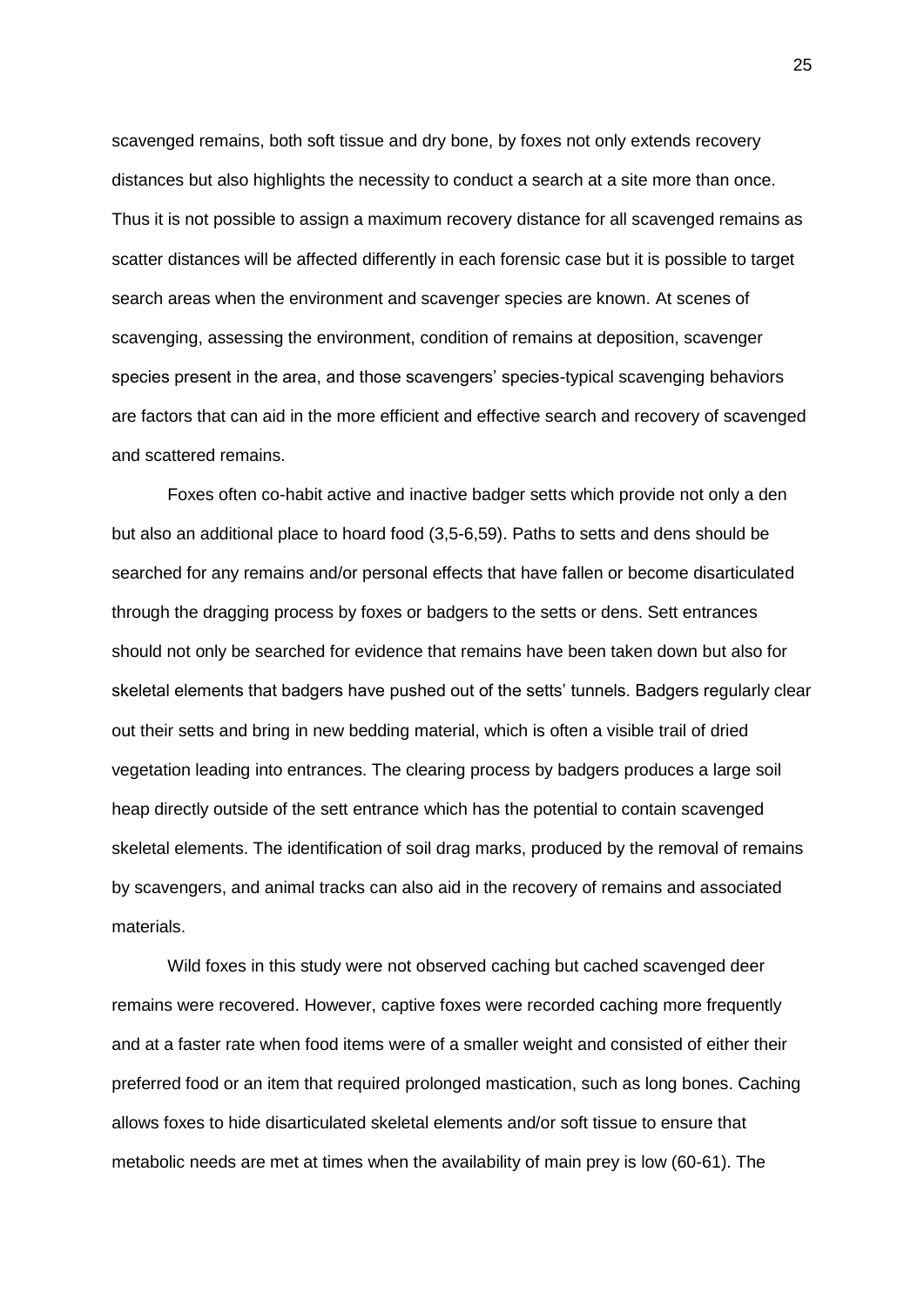observed caching by captive foxes in this study is in contrast to Caraeu *et al*.'s (61) perishability hypothesis on arctic fox (*Vulpes lagopus*) caching which suggested that food items that do not perish quickly will be cached more frequently than items that perish at a faster rate. Caraeu *et al*.'s (61) work with arctic foxes also identified short-term caches as a tool for temporarily hoarding food whilst going after another food source. Although this was not observed with the captive and wild foxes in the U. K., the use of short-term caches could allow a fox to fully remove, scavenge and disarticulate a full carcass in a shorter span of time without exceeding its energy constraint and avoiding inter- or intra-species competition, rather than scavenging and consuming the carcass where it was deposited.

Caches should also be searched as these may hide key skeletal elements for identifications and interpretations. Caches are more likely to be located through the use of a fingertip search method which allows closer inspection of the ground surface. Common locations, as was observed with captive foxes and the recovery of deer scavenged by wild foxes, for caches are at the base of trees, areas of thick vegetation, or at semi-permanent fixtures (e.g. fencing) within the scene.

## **Conclusion**

In a rural or peri-urban environment, red foxes are more likely than Eurasian badgers to scavenge a set of remains. Badgers do scavenge but are less likely to scavenge in an environment rich in their main trophic resources. Foxes, being a solitary scavenger, will first attempt to remove a set of remains away from a deposit site to a more secluded area at which to scavenge or cache without threat of another scavenger. This study found that an individual fox is capable of removing a whole deer that is similar to the average weight of an 8 – 10 years old child, but cannot remove one that is similar to the average weight of an adult human female of 5'3" – 5'5" height. The scavenging patterns and recovery distances of deer remains were found to be similar to human remains scavenged by foxes. The scatter distances of deer and human remains scavenged by foxes were between 10 m – 45 m from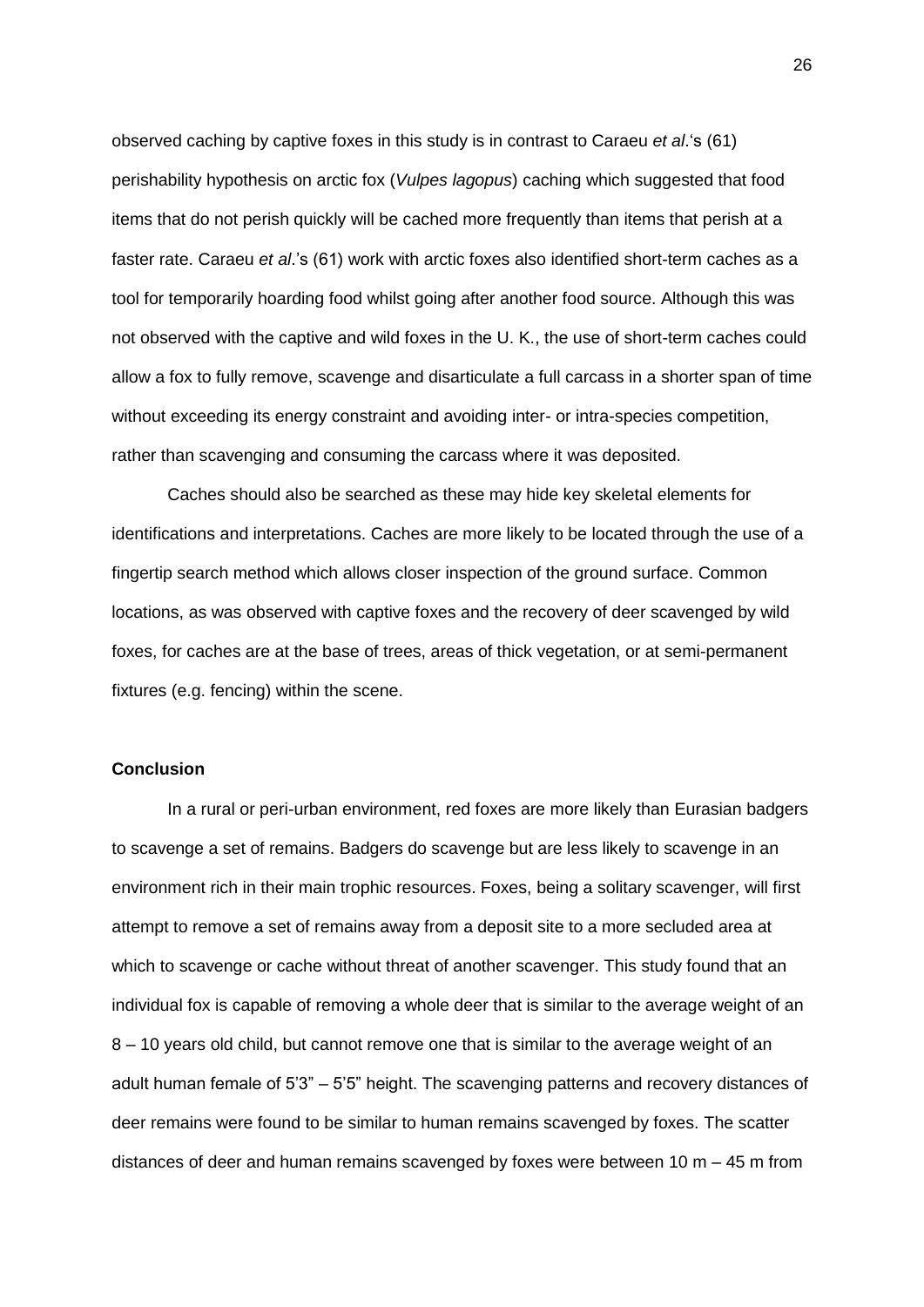the deposit site and led to areas of high or thick vegetation, dense tree cover or fallen trees, and setts co-habited by badgers and foxes. However, the presence of clothing and footwear on human remains appear to restrict areas on a body that a fox can successfully scavenge and disarticulate.

Scavenging of deer remains by foxes, although observed during the entire study, was more frequent in colder seasons and during the fresh and early stages of decomposition. The average length of exposure of deer until scavenging by foxes began was found to be 18 days. Foxes did not scavenge during advanced stages of decomposition or when insect activity was increased, unless other areas of the same deer were at an earlier stage of decomposition. The scavenging pattern of the foxes, in regards to deer remains, was found to differ to that of larger canids, such as the domestic dog, wolf, and coyote. Red fox-typical scavenging pattern is as follows: multiple visits and investigations with quick bites to remains; attempts to remove remains from the deposit site; and then the scavenging, disarticulation, caching and scatter of the extremities followed by the thoracic cavity including vertebrae and damage to the skull. Red fox scavenging does not end there but instead is characterised by the re-visiting, re-scavenging, and re-scattering of dry remains over an extended period of time.

Forensic cases involving scavenged, disarticulated and scattered surface deposited human remains can occur in a wide variety of scenarios or contexts which may influence or determine the areas of the human body to be scavenged and transported. Therefore, experimental studies like those for the present paper, which can test taphonomic factors, are extremely valuable in forensic investigation since it is not always possible to reconstruct or interpret the circumstances around death, deposition and post-mortem factors affecting the scattering of human remains in surface deposits. Likewise, skeletal elements may be missing and understanding which and how far these are transported by scavengers may assist in the search for those remaining skeletal elements. It is also not within the expertise of the forensic anthropologist or police to know exactly how and when scavenging by

27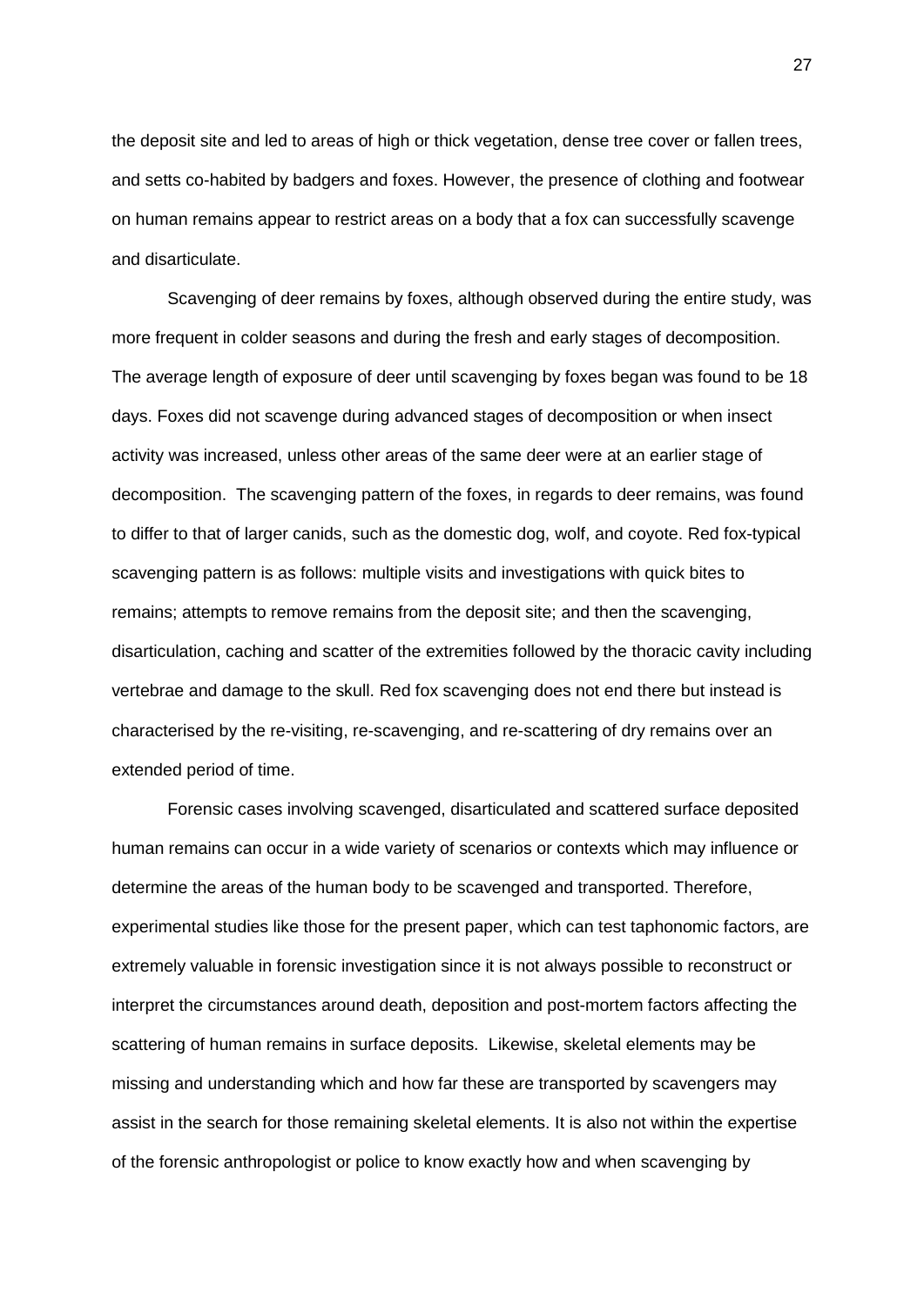animals take place without these experimental studies on animal behavior. Direct observations and actualistic methods enable the use of species-typical, region- and environment-specific studies to better recreate and interpret the crime scene. The use of such studies not only aids in the reconstruction of the circumstances surrounding death and deposition but also assist in the more effective search and recovery of scattered human remains that are essential to interpretations and identifications.

## **Acknowledgements**

The authors would like to thank Bovington Training Camp, U.K., for providing the field study site, as well as the Wildwood Trust and New Forest Wildlife Park for allowing research on their foxes and badgers. The authors are also very grateful for the help from the crime scene managers and ultimately the Senior Investigating Officers for allowing the use of the forensic data for this paper.

#### **References**

- 1. Perkins D, Roberts P, Feeney G. 2011. The U.K. Missing Person Behaviour Study. The Centre for Search Research U.K., http://www.searchresearch.org.uk/www/ukmpbs/. [Last Accessed 17 January 2012].
- 2. Corbet GB, Harris S. editors. The Handbook of British Mammals. 3rd ed. London: Blackwell Scientific Publications, 1991.
- 3. Alderton D. Foxes, wolves and wild dogs of the world*.* London: Blandford, 1994.
- 4. Sterry P. Complete British animals*.* London: Collins, 2005.
- 5. Macdonald DW, Mitchelmore F, Bacon PJ. Predicting badger sett numbers: evaluating methods in East Sussex. J Biogeog 1996;23(5):649-655.
- 6. Macdonald DW, Newman C, Dean J, Buesching CD, Johnson PJ. The distribution of Eurasian badger, *Meles meles*, setts in a high-density area: field observations contradict the sett dispersion hypothesis. Oikos 2004;106:295-307.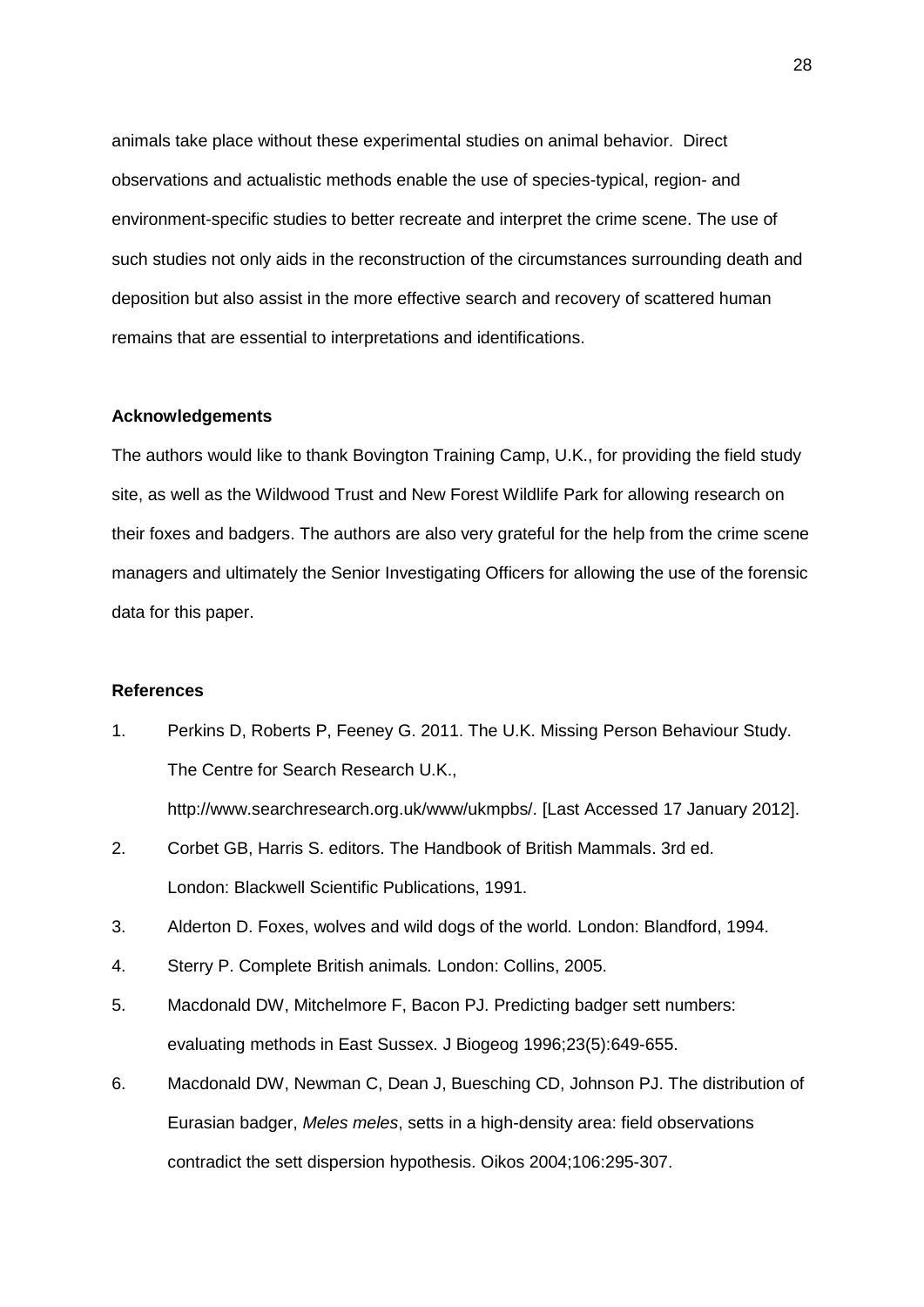- 7. Game & Wildlife Conservation Trust, http://www.gwct.org.uk/, 2013. [Last Accessed 7 January 2013]
- 8. Da Silva J, Woodroffe R, Macdonald DW. Habitat, food availability and group territoriality in the European badger, *Meles meles*. Oecologia 1993;95(4):558-564.
- 9. Roper TJ, Ostler JR, Conradt L. The process of dispersal in badgers *Meles Meles*. Mammal Review 2003;33(3):314-318.
- 10. Revilla E, Palomares F. Differences in key habitat use between dominant and subordinate animals: intraterritorial dominance payoffs in Eurasian badgers? Can J Zool 2001;79:165-170.
- 11. Revilla E, Palomares F. Spatial organization, group living and ecological correlates in low-density populations of Eurasian badgers, *Meles meles*. J Anim Ecol 2002; 71:497-512.
- 12. Kruuk H, Parish T. 1981. Feeding specialization of the European badger *Meles meles* in Scotland. J Anim Ecol 1981;50(3):773-788.
- 13. Cross P, Simmons T, Cunliffe R, Chatfield L. Establishing a taphonomic research facility in the United Kingdom. Forensic Science Policy and Management 2009;1:187- 191.
- 14. McHanwell S, Brenner E, Chirculescu ARM, Drukker J, Van Mameren H, Mazzotti G, *et al*. The legal and ethical framework governing Body Donation in Europe: a review of current practice and recommendations for good practice. Eur J Anat 2008;12(1):1- 24.
- 15. Richardson R, Hurwitz B. Donors' attitudes towards body donation for dissection. Lancet 1995;346:277-9.
- 16. Reeves NM. Taphonomic effects of vulture scavenging. J Forensic Sci 2009;54(3): 523-528.
- 17. Vanlaerhoven SL, Hughes C. Testing different search methods for recovering scattered and scavenged remains. Can Soc Forensic Sci J 2008;41(4):209-213.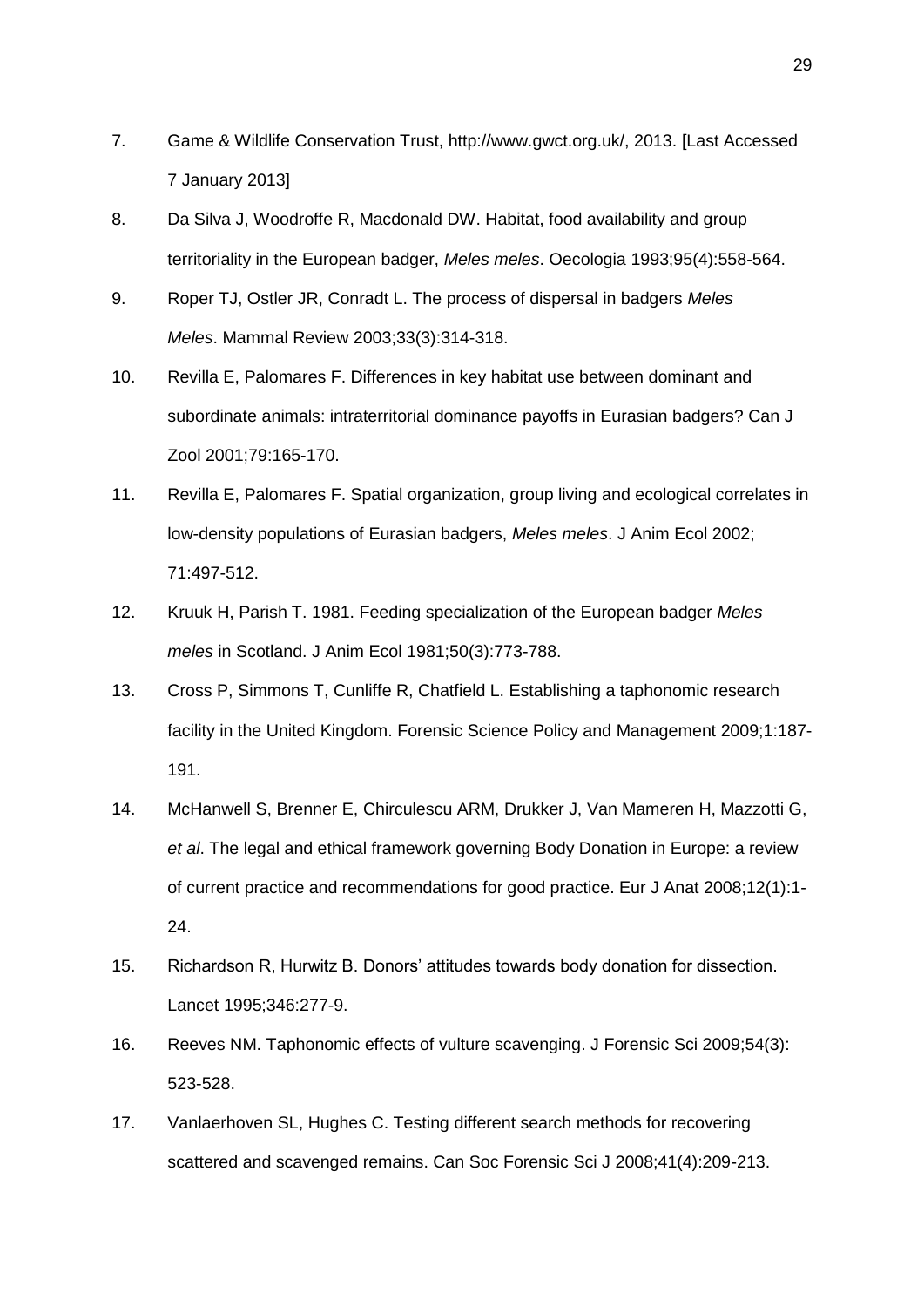- 18. Morton RJ, Lord WD. Taphonomy of child-sized remains: a study of scattering and scavenging in Virginia, U.S.A. J Forensic Sci 2006;51(3):475-479.
- 19. France DL, Griffin TJ, Swanburg JG, Lindemann JW, Davenport GC, Trammell V, et al. A multidisciplinary approach to the detection of clandestine graves. J Forensic Sci 1992;37(6):1445-1458.
- 20. Cross P, Simmons T. The influence of penetrative trauma on the rate of decomposition. J Forensic Sci 2010;55(2):295-301.
- 21. Simmons T, Adlam R, Moffatt C. Debugging decomposition data-comparative taphonomic studies and the influence of insects and carcass size on decomposition rate. J Forensic Sci 2010;55:8–13.
- 22. Willey P, Snyder LM. Canid modification of human remains: implications for timesince-death estimations. J Forensic Sci 1989;34(4):894-901.
- 23. Department for Environment Food and Rural Affairs, http://www.defra.gov.uk, 2012. [Last Accessed 17 January 2012].
- 24. Galloway A, Birkby WH, Jones AM, Henry TE, Parks BO. Decay rates of human remains in an arid environment. J Forensic Sci 1989;34:607–16.
- 25. Meteorological Office, http://www.metoffice.org, 2012. [Last Accessed 17 January 2012].
- 26. Humprey N, Masters P, Harrison K. Archaeologically informed forensic search techniques: towards an open discussion-the case of winthropping.  $8<sup>th</sup>$  National Crime Mapping Conference; 2010 June 10-11; London (UK): University College London.
- 27. Kjellander P, Nordstrom J. Cyclic voles, prey switching in red fox, and roe deer dynamics- a test of the alternative prey hypothesis. Oikos 2003;101:338-344.
- 28. Leckie FM, Thirgood SJ, May R, Redpath SM. Variation in the diet of red foxes on Scottish moorland in relation to prey abundance. Ecography 1998;21:599-604.
- 29. Sidorovich VE, Rotenko II, Krasko DA. Badger *Meles meles* spatial structure and diet in an area of low earthworm biomass and high predation risk. Ann Zool Fennici 2011;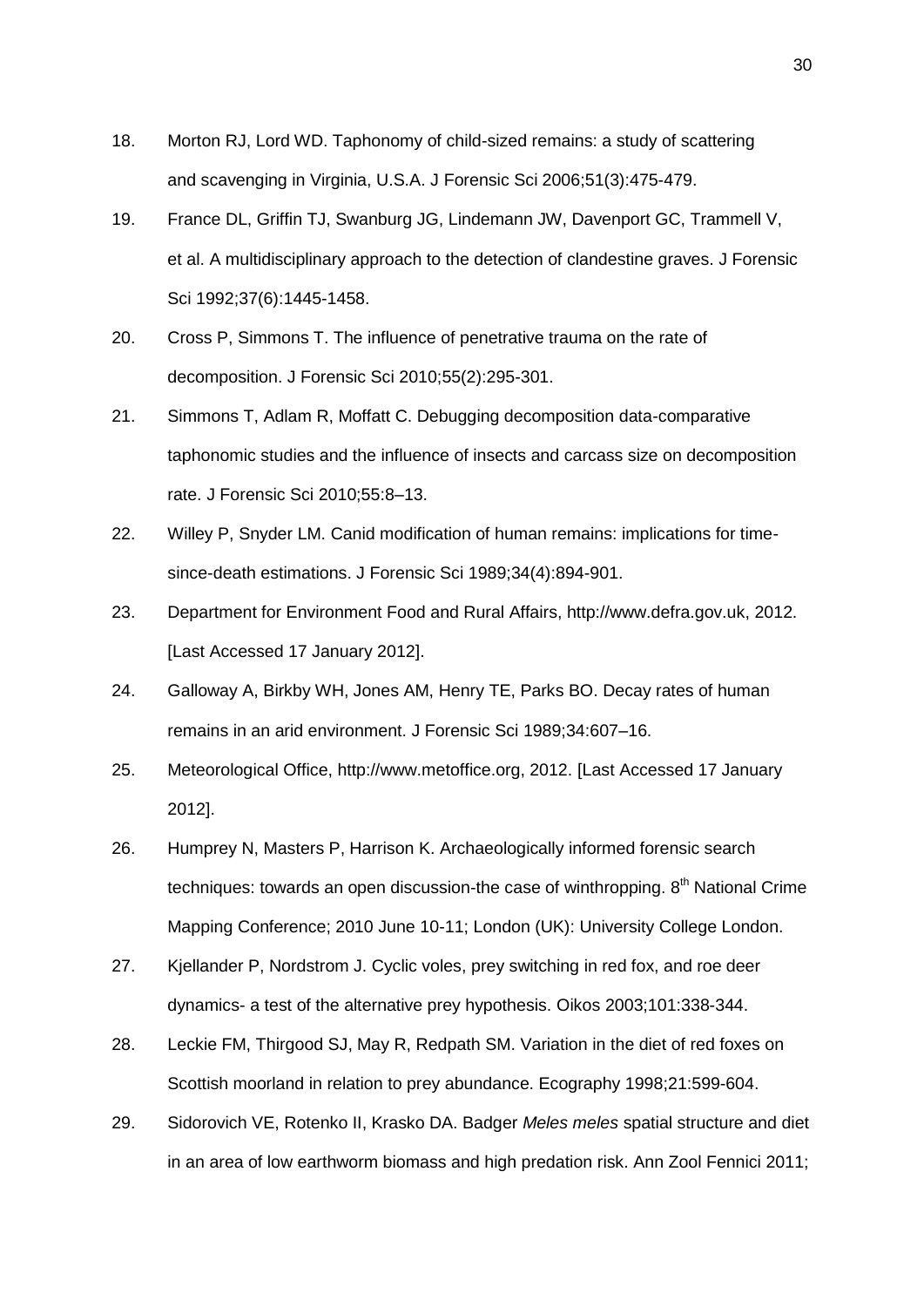48:1-16.

- 30. Kowalczyk R, Jedrzejewska B, Zalewski A. Annual and circadian activity patterns of badgers (*Meles meles*) in Białowieża Primeval Forest (eastern Poland) compared with other Palaearctic populations. J Biogeog 2003;30:463-472.
- 31. Doncaster CP, Macdonald DW. Drifting territoriality in the red fox *Vulpes Vulpes*. J Anim Ecol 1991;60(2):423-439.
- 32. Gittleman JL, Harvey PH. Carnivore home-range size, metabolic needs and ecology. Behav Ecol Sociobiol 1982;10(1):57-63.
- 33. Cavallini P. Variation in the social system of the red fox. Ethology Ecology and Evolution 1996;8:323-342.
- 34. Christian JJ. 1970. Social subordination, population density, and mammalian evolution. Science 1970;168:84-90.
- 35. Harris S, White PCL. Is reduced affiliative rather than increased agnostic behaviour associated with dispersal in red foxes? Animal Behaviour 1992;44 (6):1085-1089.
- 36. White PCL, Harris S. Encounters between red foxes (*Vulpes vulpes*): implications for territory maintenance, social cohesion and dispersal. J Anim Ecol 1994;63(2):315- 327.
- 37. O'Brien RC, Forbes SL, Meyer J, Dadour IR. A preliminary investigation into the scavenging activity on pig carcasses in Western Australia. Forensic Sci Med Pathol 2007; 3:194-199.
- 38. Von Schantz T. "Non-breeders" in the red fox *Vulpes vulpes:* a case of resource surplus. Oikos 1984; 42:59-65.
- 39. Zimen E. Long range movements of the red fox, *Vulpes vulpes* L. Acta Zool Fennica 1984;171:267-270.
- 40. Trewhella WJ, Harris S, Smith GC, Nadian AK. A field trial evaluating bait uptake by an urban fox (*Vulpes vulpes*) population. J Appl Ecol 1991;28:454-466.
- 41. Lindström E. Food limitation and social regulation in a red fox population. Ecography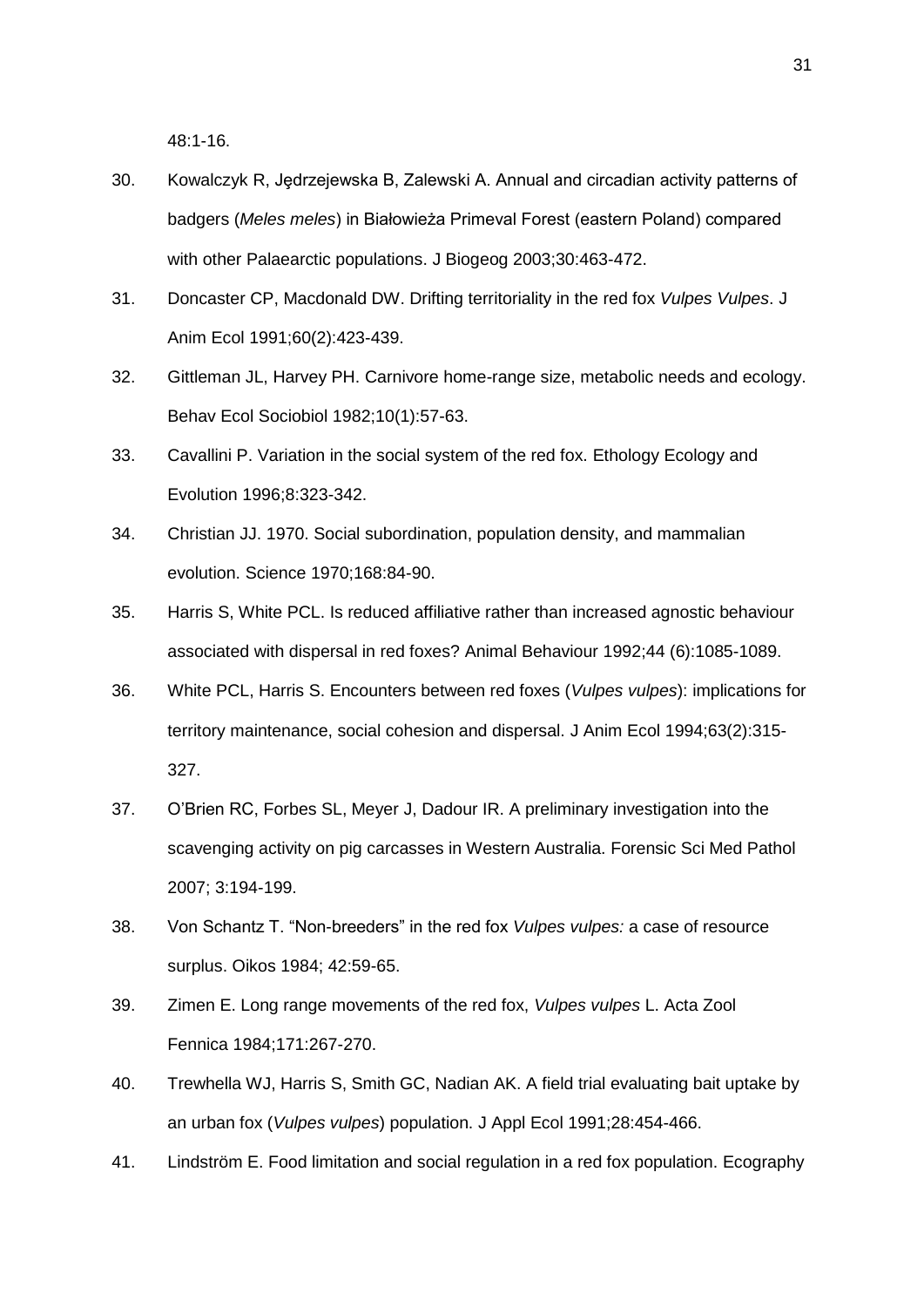1989;12(1):70-79.

- 42. Sadlier L, Webbon C, Baker P, Harris S. Methods of monitoring red foxes *Vulpes vulpes* and badger *Meles meles*: are field signs the answer*?* Mammal Review 2004;34(1):75-98.
- 43. Selva N, Fortuna MA. The nested structure of a scavenger community. Proc R Soc B 2007;274:1101-1108.
- 44. Carr GM, Macdonald DW. The sociality of solitary foragers: a model based on resource dispersion. Animal Behaviour 1986;34(5):1540-1549.
- 45. Jarnemo A. Predation processes: behavioural interactions between red fox and roe deer during the fawning season. J Ethol 2004; 22:167-173.
- 46. Haglund WD, Reay DT, Swindler DR. Canid scavenging/disarticulation sequence of human remains in the Pacific Northwest. J Forensic Sci 1989;34:587–606.
- 47. Baryshnikov GF, Puzachenko AY, Abramov AV. New analysis of variability of cheek teeth in Eurasian badgers (Carnivora, Mustelidae, *Meles*). Russian J Theriol 2003;1(2):133-149.
- 48. Schmitz OJ, Lavigne DM. Factors affecting body size in sympatric Ontario Canis. J Mammal 1987;68(1):92-99.
- 49. Wroe S, McHenry C, Thomason J. Bite club: comparative bite force in big biting mammals and the prediction of predatory behaviour in fossil taxa. Proc R Soc B 2005; 272:619-625.
- 50. Christiansen P, Wroe S. Bite forces and evolutionary adaptations to feeding ecology in carnivores. Ecology 2007;88(2):347-358.
- 51. Lee S, Mill PJ. Cranial variation in British mustelids. J Morphol 2004;260:57-64.
- 52. Christiansen P, Adolfssen JS. Bite forces, canine strength and skull allometry in carnivores (Mammalian, Carnivora). J Zool Lond 2005;266:133-151.
- 53. Haglund WD, Reay DT. Problems of recovering partial human remains at different times and locations: concerns for death investigators. J Forensic Sci 1993;38(1):69-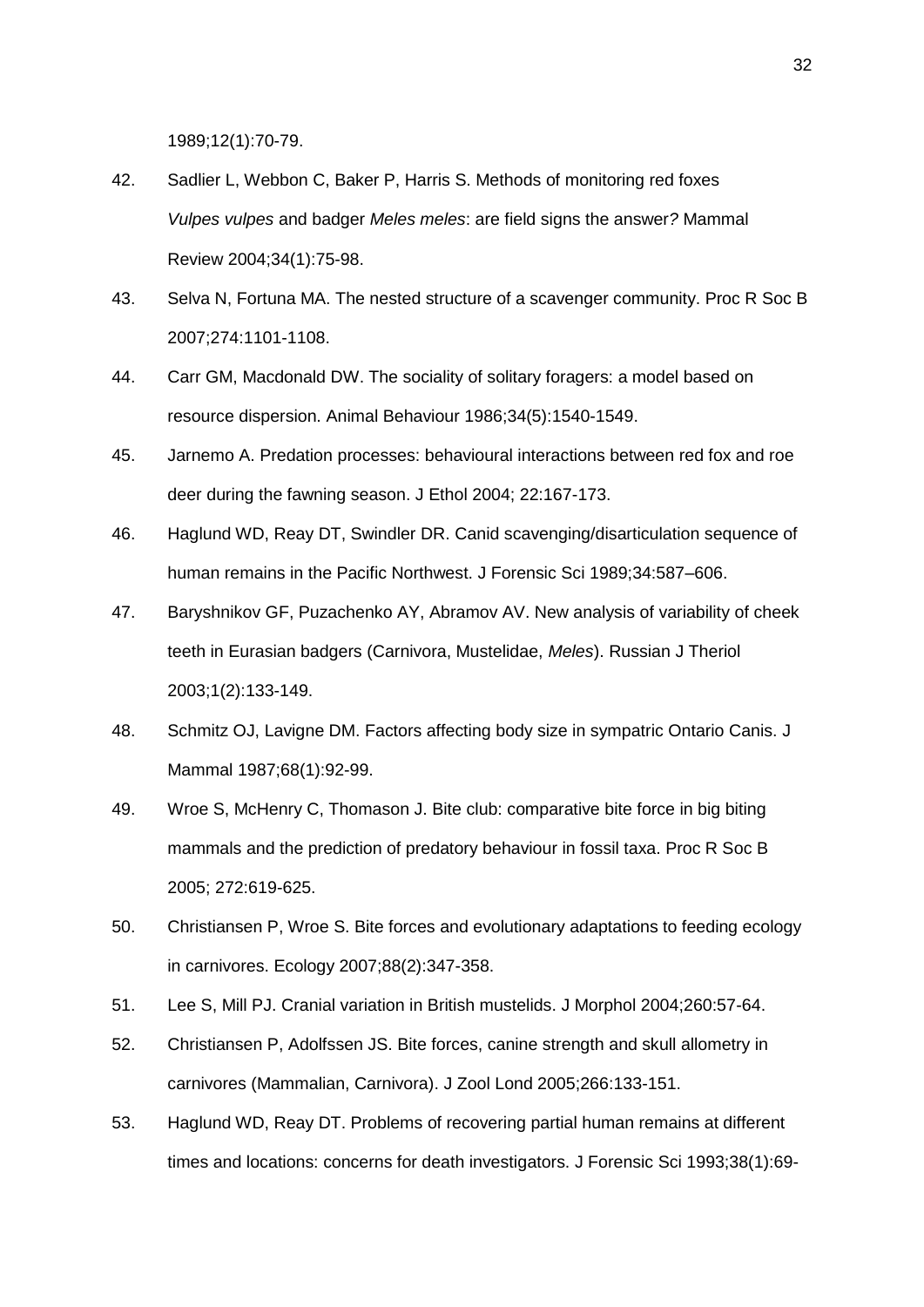80.

- 54. Macdonald DW. The ecology of carnivore social behaviour. Nature 1983; 301:379- 384.
- 55. Andrews P, Evans EMN. Small mammal bone accumulations produced by mammalian carnivores. Paleobiology 1983;9(3):289-307.
- 56. Haglund W. Dogs and coyotes : postmortem involvement with human remains. In: Sorg M, Haglund W, editors. Forensic taphonomy: the postmortem fate of human remains. Boca Raton: CRC Press, 1997; 367-381.
- 57. Mann R, Bass WM, Meadows L. Time since death and decomposition of the human body: Variables and observations in case and experimental field studies. J Forensic Sci 1990;35:103-11.
- 58. Duday H. The archaeology of the dead: lectures in archaeothanatology. Oxford: Oxbow Books, 2009.
- 59. Pasda K. Some taphonomic investigations on reindeer (Rangifer tarandus groenlandicus) in W. Greenland. In: O'Connor T, editor. Biosphere to lithosphere: new studies in vertebrate taphonomy. Durham: Oxbow Books, 2002, 4-15.
- 60. Jackson J, Moro D, Mawson P, Lund M, Mellican A. Bait uptake and caching by red foxes and nontarget species in urban reserves. J Wildlife Manage 2007;71(4):1134- 1140.
- 61. Caraeu V, Giroux JF, Berteaux D. Cache and carry: hoarding behaviour of arctic fox. Behav Ecol Sociobiol 2007;62:87-96.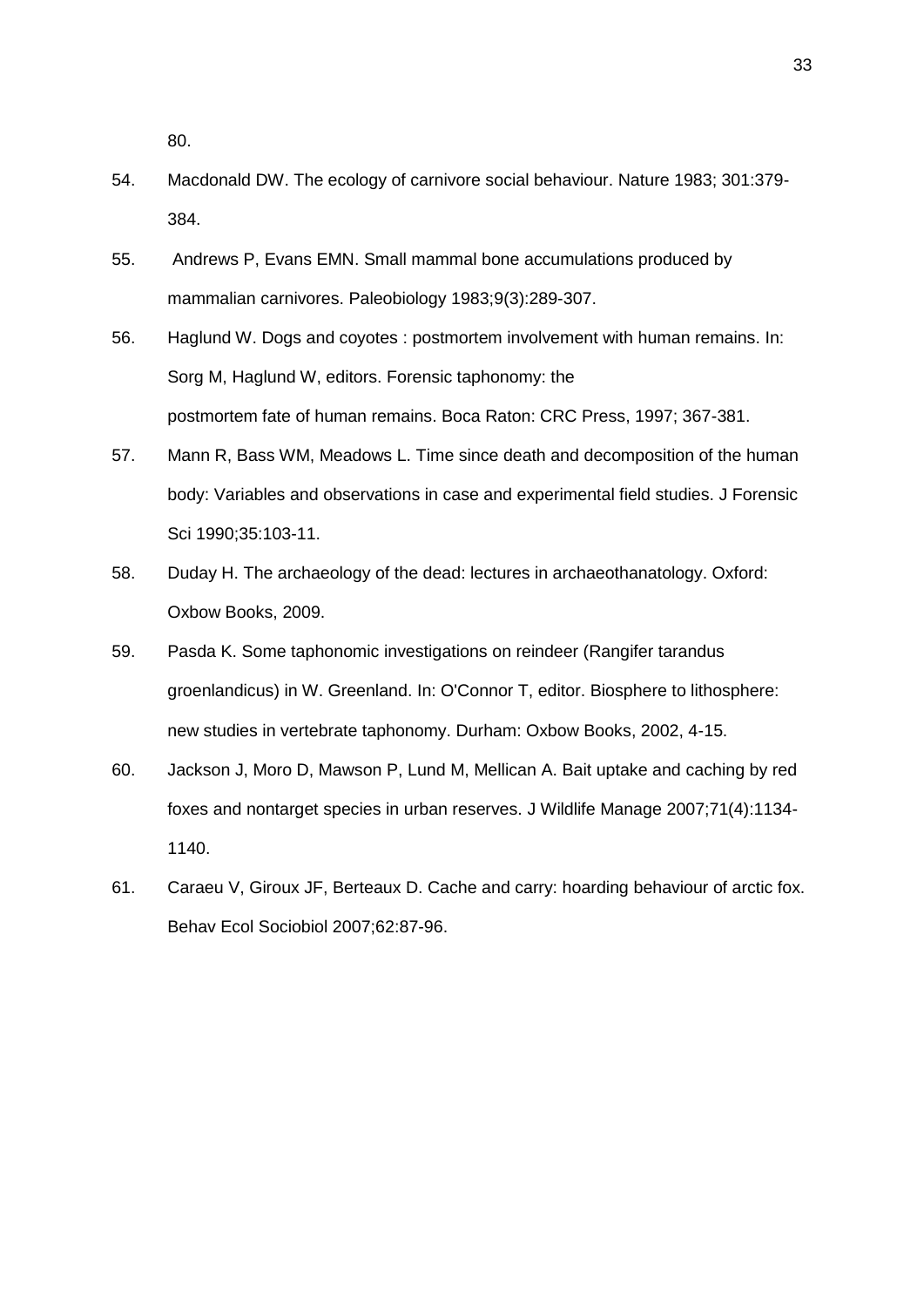## **Additional Information – Reprints Not Available from Author**

Corresponding Author:

Alexandria Young, M.A., M.Sc.

School of Applied Sciences, Bournemouth University, BH12 5BB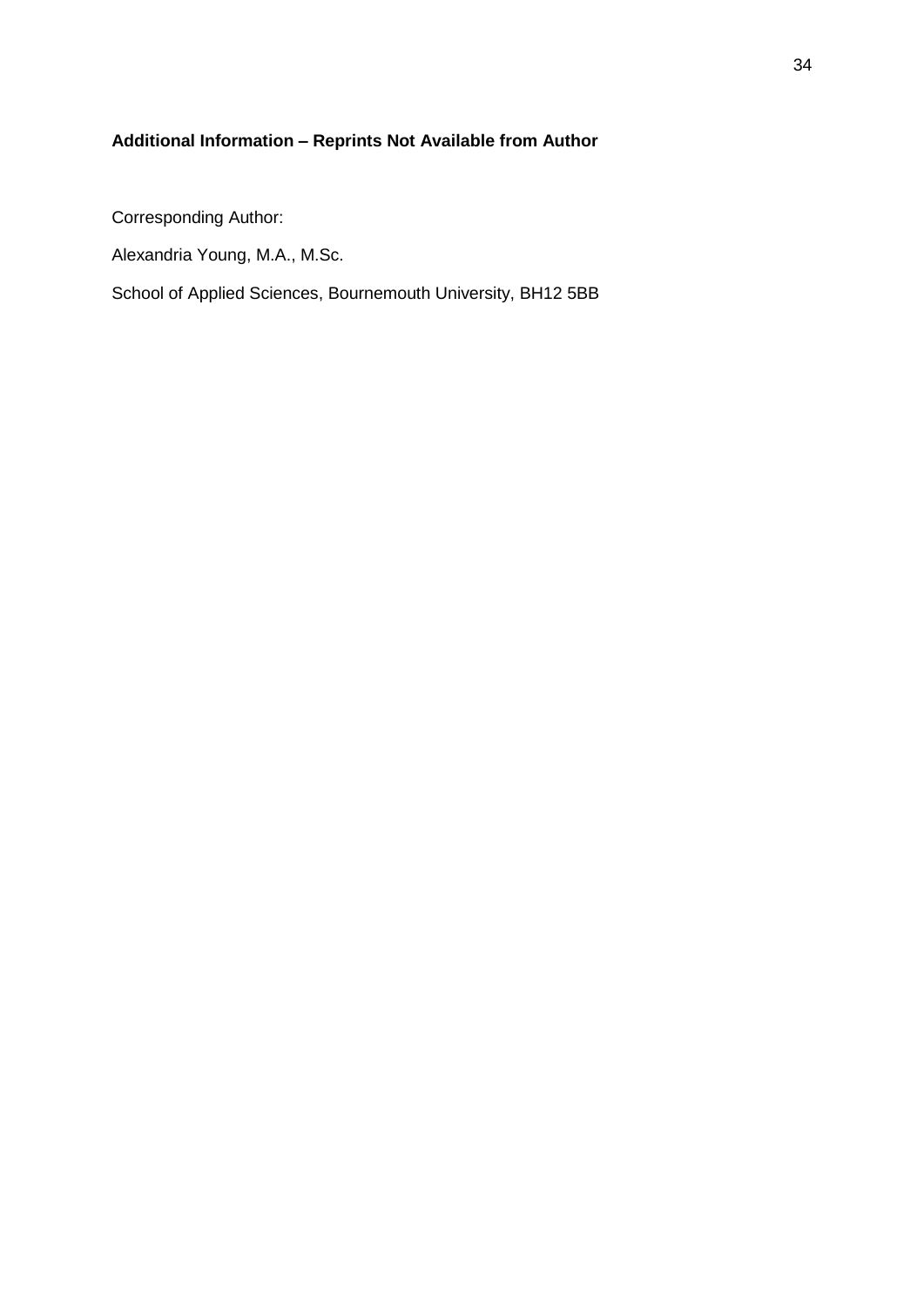## **Tables**

Table 1. Month and year of deposition for baits and each deer and the average temperature during the total number of days of exposure. The first and final occurrences of fox scavenging behaviors, based on video recordings, towards each bait and deer.

|                 |             |                         | Total              | Average             | <b>First Fox</b><br>Present | First Fox<br>Investigation | First Fox<br>Bite  | <b>First Fox</b><br>Attempt to<br>Drag | Final Fox<br>Present | Final Fox Bite     |
|-----------------|-------------|-------------------------|--------------------|---------------------|-----------------------------|----------------------------|--------------------|----------------------------------------|----------------------|--------------------|
| Deer#           | Weight (kg) | Deposit Month<br>& Year | Exposure<br>(Days) | Temperature<br>(°C) | Exposure<br>(Days)          | Exposure<br>(Days)         | Exposure<br>(Days) | Exposure<br>(Days)                     | Exposure<br>(Days)   | Exposure<br>(Days) |
| <b>Bait 1-6</b> | 6           | December '10            | 6                  | 2.57                | $\overline{2}$              | $\overline{2}$             | 2                  | $\overline{2}$                         | 6                    | 5                  |
| 1               | 59          | December '10            | 210                | 9.51                | $\overline{2}$              | $\overline{\mathbf{c}}$    | 3                  | 10                                     | 106                  | 106                |
| 2               | 24          | February '11            | 44                 | 7.17                | 16                          | 16                         | 27                 | 32                                     | 32                   | 31                 |
| 3               | 24          | February '11            | 8                  | 8.10                | $\overline{7}$              | $\overline{7}$             | $\overline{7}$     | $\overline{7}$                         | 32                   | $\overline{7}$     |
| 4               | 23          | March '11               | 103                | 12.58               | 17                          | 20                         | 20                 | 20                                     | 57                   | 46                 |
| 5               | 34          | March '11               | 103                | 12.58               | 14                          | 14                         | 33                 | 33                                     | 88                   | 88                 |
| Average         | 32.80       |                         | 67.71              |                     | 9.67                        | 10.17                      | 15.33              | 17.33                                  | 53.50                | 47.17              |
| Minimum         | 6           |                         | 6                  |                     | $\overline{2}$              | $\overline{c}$             | 2                  | $\overline{2}$                         | 6                    | 5                  |
| Maximum         | 59          |                         | 210                |                     | 17                          | 20                         | 33                 | 33                                     | 106                  | 106                |

Table 2. The stages of decomposition at which fox scavenging of deer occurred. Stages of decomposition are based on Galloway *et al*. (24).

|                                                                                         | Deer 1 |             |        | Deer <sub>2</sub> |      | Deer 3      |        | Deer 4      |       | Deer <sub>5</sub> |  | Total |             |
|-----------------------------------------------------------------------------------------|--------|-------------|--------|-------------------|------|-------------|--------|-------------|-------|-------------------|--|-------|-------------|
| Stages of Decomposition                                                                 | %      | n           | %      | n.                | %    | n           | %      | n           | %     | n.                |  | %     | n           |
| 1.Fresh                                                                                 | 94.38  | 252         | 0.00   | $\mathbf 0$       | 100  | 15          | 0.00   | $\mathbf 0$ | 0.00  | $\mathbf 0$       |  | 86.69 | 267         |
| 2. Early Decomposition (e.g.<br>discolouration and bloating)                            | 0.00   | $\Omega$    | 100.00 | $\overline{7}$    | 0.00 | $\mathbf 0$ | 0.00   | $\mathbf 0$ | 0.00  | $\mathbf 0$       |  | 2.27  |             |
| 3. Advanced Decomposition<br>(e.g. moist soft tissue<br>decomposition; maggot activity; |        |             |        |                   |      |             |        |             |       |                   |  |       |             |
| some bone exposure and<br>mummification)                                                | 0.00   | $\mathbf 0$ | 0.00   | $\mathbf 0$       | 0.00 | $\mathbf 0$ | 100.00 | 15          | 50.00 | $\overline{2}$    |  | 5.52  | 17          |
| 4. Skeletonization                                                                      | 5.62   | 15          | 0.00   | $\mathbf 0$       | 0.00 | $\mathbf 0$ | 0.00   | $\mathbf 0$ | 50.00 | $\overline{2}$    |  | 5.52  | 17          |
| 5. Extreme decomposition                                                                | 0.00   | 0           | 0.00   | $\mathbf 0$       | 0.00 | $\mathbf 0$ | 0.00   | $\mathbf 0$ | 0.00  | $\mathbf 0$       |  | 0.00  | $\mathbf 0$ |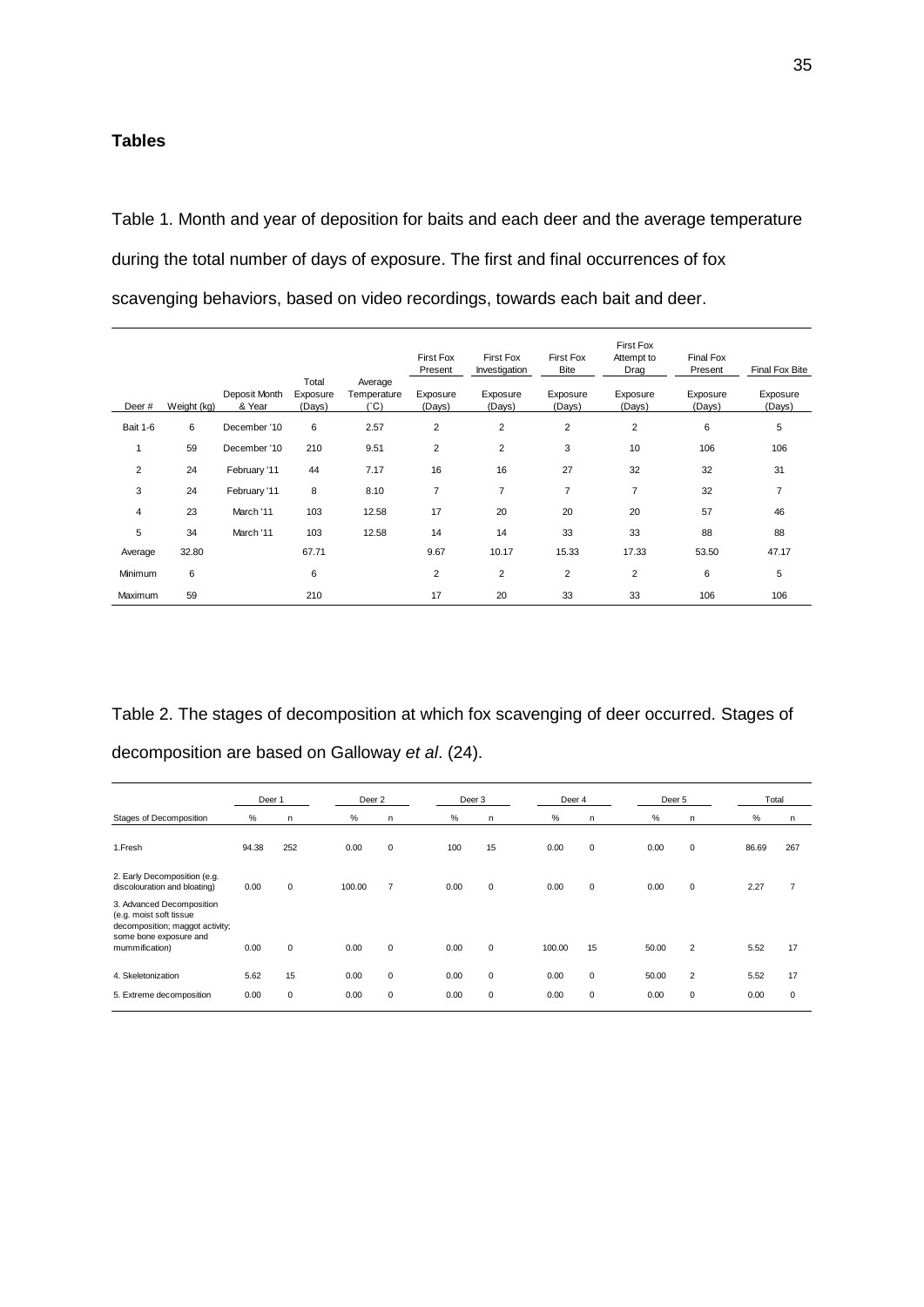Table 3. Overall recovery rates per category of skeletal element based on the presence of each category from Deer 1-5.

|                       | Overall Recovery<br>Rate |
|-----------------------|--------------------------|
| Skeletal<br>Element   | %                        |
| Sacrum                | 0                        |
| Sternum               | 20                       |
| Ulna                  | 20                       |
| Radius                | 20                       |
| Humerus               | 30                       |
| Carpals               | 30                       |
| Metatarsal            | 30                       |
| Phalanges             | 35                       |
| Mandible              | 40                       |
| Lumbar<br>Vertebrae   | 40                       |
| Metacarpal            | 40                       |
| Femur                 | 40                       |
| Tibia/Fibula          | 40                       |
| Scapula               | 50                       |
| Tarsal                | 50                       |
| Skull                 | 60                       |
| Cervical<br>Vertebrae | 60                       |
| Thoracic<br>Vertebrae | 60                       |
| Pelvis                | 70                       |
| Ribs                  | 100                      |